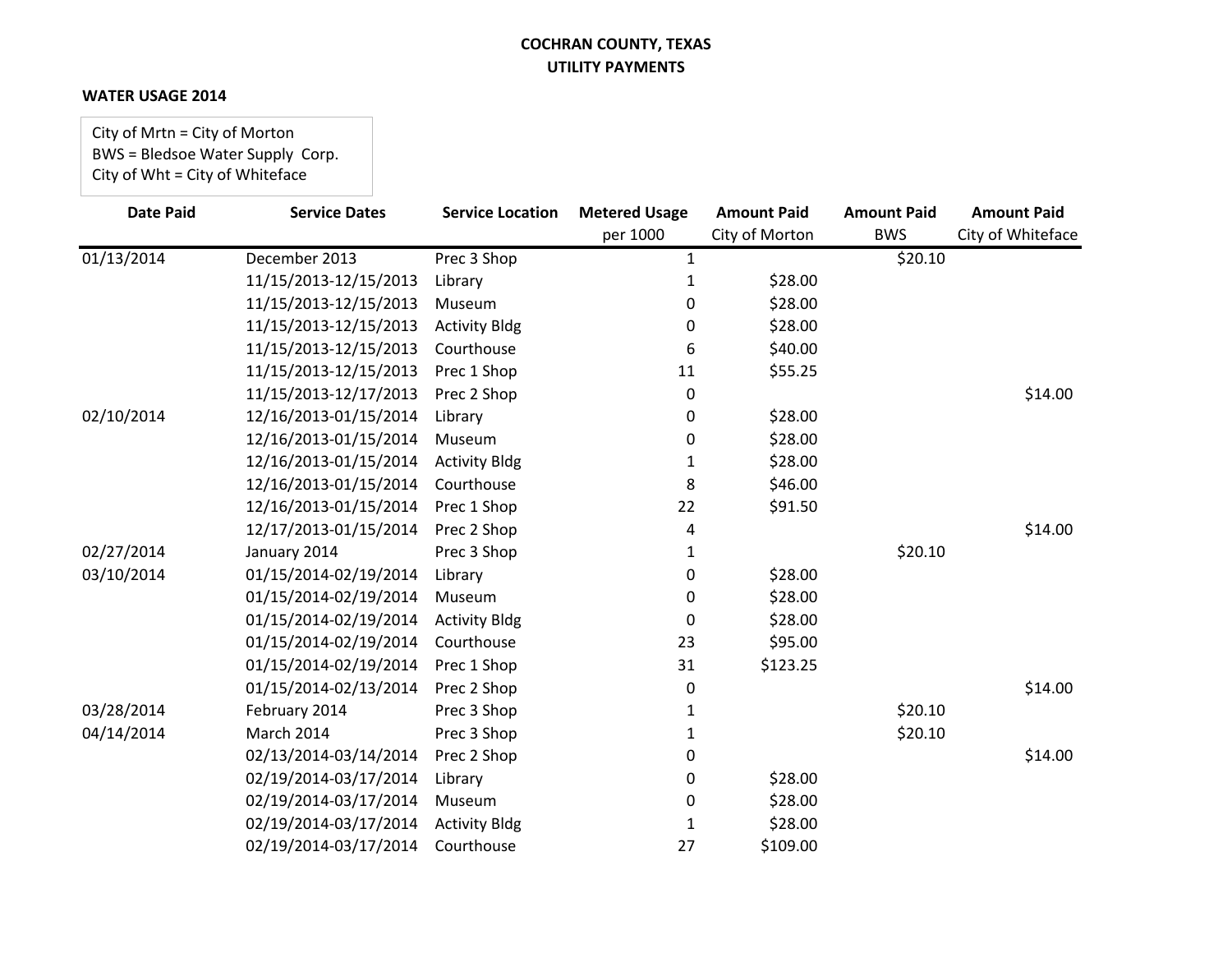#### **WATER USAGE 2014**

City of Mrtn = City of Morton BWS = Bledsoe Water Supply Corp. City of Wht = City of Whiteface

| <b>Date Paid</b> | <b>Service Dates</b>  | <b>Service Location</b> | <b>Metered Usage</b> | <b>Amount Paid</b> | <b>Amount Paid</b> | <b>Amount Paid</b> |
|------------------|-----------------------|-------------------------|----------------------|--------------------|--------------------|--------------------|
|                  |                       |                         | per 1000             | City of Morton     | <b>BWS</b>         | City of Whiteface  |
| 04/14/2014       | 02/19/2014-03/17/2014 | Prec 1 Shop             | 24                   | \$98.50            |                    |                    |
| 05/12/2014       | April 2014            | Prec 3 Shop             |                      |                    | \$20.10            |                    |
|                  | 03/17/2014-04/16/2014 | Library                 |                      | \$28.00            |                    |                    |
|                  | 03/17/2014-04/16/2014 | Museum                  | 0                    | \$28.00            |                    |                    |
|                  | 03/17/2014-04/16/2014 | <b>Activity Bldg</b>    | 1                    | \$28.00            |                    |                    |
|                  | 03/17/2014-04/16/2014 | Courthouse              | 132                  | \$545.50           |                    |                    |
|                  | 03/17/2014-04/16/2014 | Prec 1 Shop             | 21                   | \$88.00            |                    |                    |
|                  | 03/14/2014-04/16/2014 | Prec 2 Shop             | 2                    |                    |                    | \$14.00            |
| 05/29/2014       | 04/16/2014-05/16/2014 | Prec 2 Shop             | 0                    |                    |                    | \$14.00            |
| 06/09/2014       | 04/16/2014-05/15/2014 | Library                 | 0                    | \$28.00            |                    |                    |
|                  | 04/16/2014-05/15/2014 | Museum                  | 0                    | \$28.00            |                    |                    |
|                  | 04/16/2014-05/15/2014 | <b>Activity Bldg</b>    | 1                    | \$28.00            |                    |                    |
|                  | 04/16/2014-05/15/2014 | Courthouse              | 265                  | \$1,110.75         |                    |                    |
|                  | 04/16/2014-05/15/2014 | Annex                   | 4                    | \$26.97            |                    |                    |
|                  | 04/16/2014-05/15/2014 | Prec 1 Shop             | 16                   | \$71.50            |                    |                    |
| 6/27/14          | May 2014              | Prec 3 Shop             | 1                    |                    | \$20.10            |                    |
| 07/14/2014       | 05/15/2014-06/16/2014 | Prec 2 Shop             | 0                    |                    |                    | \$14.00            |
|                  | <b>June 2014</b>      | Prec 3 Shop             | 1                    |                    | \$20.10            |                    |
|                  | 05/15/2014-06/16/2014 | Library                 | 1                    | \$28.00            |                    |                    |
|                  | 05/15/2014-06/16/2014 | Museum                  | 0                    | \$28.00            |                    |                    |
|                  | 05/15/2014-06/16/2014 | <b>Activity Bldg</b>    | 1                    | \$28.00            |                    |                    |
|                  | 05/15/2014-06/16/2014 | Courthouse              | 163                  | \$677.25           |                    |                    |
|                  | 05/15/2014-06/16/2014 | Annex                   | 0                    | \$28.00            |                    |                    |
|                  | 05/15/2014-06/16/2014 | Prec 1 Shop             | 12                   | \$58.50            |                    |                    |
| 08/11/2014       | <b>July 2014</b>      | Prec 3 Shop             | 1                    |                    | \$20.10            |                    |
|                  | 06/16/2014-07/15/2014 | Prec 2 Shop             | 0                    |                    |                    | \$14.00            |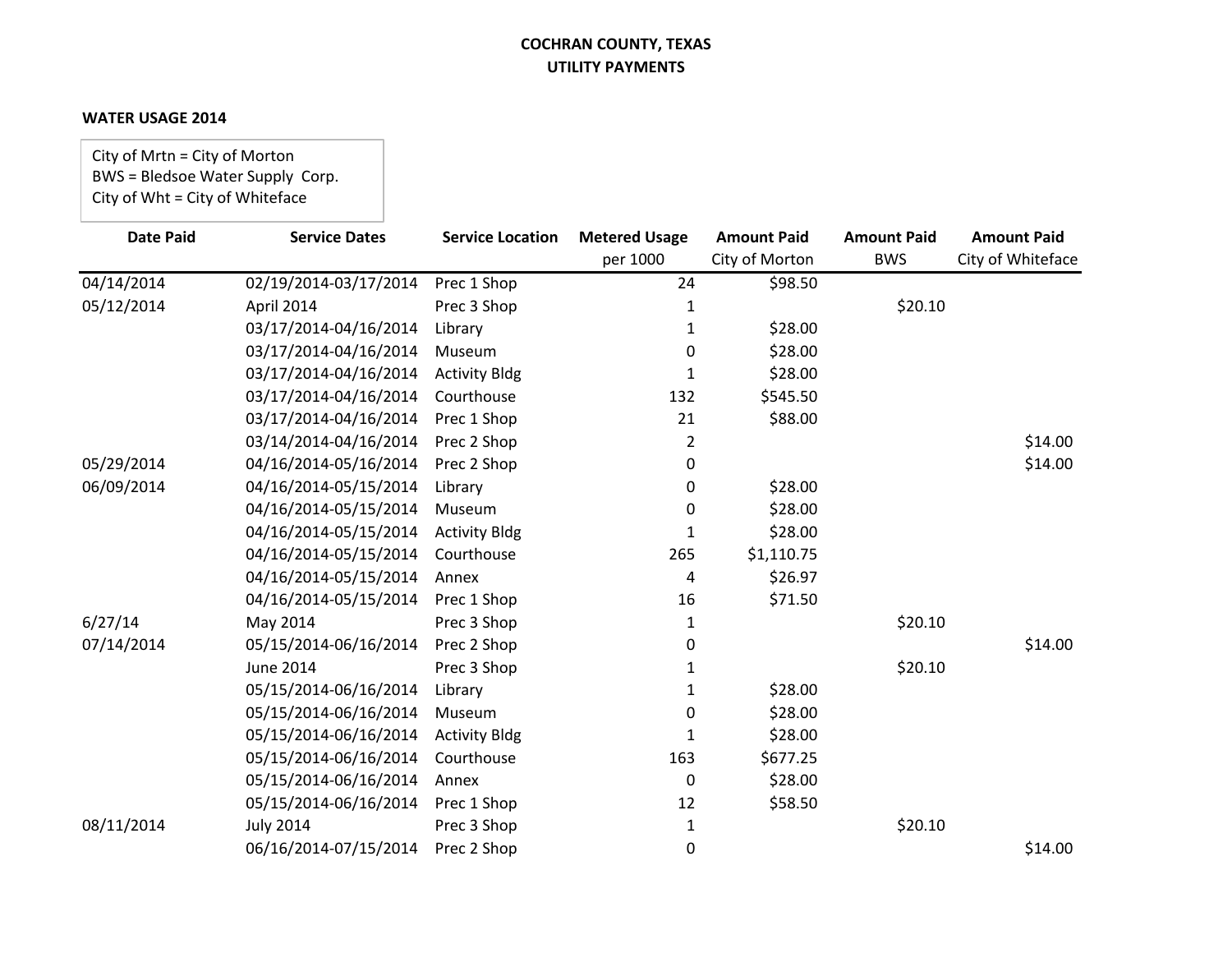#### **WATER USAGE 2014**

City of Mrtn = City of Morton BWS = Bledsoe Water Supply Corp. City of Wht = City of Whiteface

| <b>Date Paid</b> | <b>Service Dates</b>  | <b>Service Location</b> | <b>Metered Usage</b> | <b>Amount Paid</b> | <b>Amount Paid</b> | <b>Amount Paid</b> |
|------------------|-----------------------|-------------------------|----------------------|--------------------|--------------------|--------------------|
|                  |                       |                         | per 1000             | City of Morton     | <b>BWS</b>         | City of Whiteface  |
| 08/11/2014       | 06/16/2014-07/15/2014 | Library                 | 0                    | 28                 |                    |                    |
|                  | 06/16/2014-07/15/2014 | Museum                  | 0                    | \$28.00            |                    |                    |
|                  | 06/16/2014-07/15/2014 | <b>Activity Bldg</b>    | 1                    | \$28.00            |                    |                    |
|                  | 06/16/2014-07/15/2014 | Courthouse              | 188                  | \$783.50           |                    |                    |
|                  | 06/16/2014-07/15/2014 | Annex                   | 0                    | \$28.00            |                    |                    |
|                  | 06/16/2014-07/15/2014 | Prec 1 Shop             | 3                    | \$31.00            |                    |                    |
| 08/28/2014       | 07/15/2014-08/12/2014 | Prec 2 Shop             | 0                    |                    |                    | \$14.00            |
| 09/08/2014       | August 2014           | Prec 3 Shop             | 1                    |                    | 20.1               |                    |
|                  | 07/15/2014-08/14/2014 | Library                 | 1                    | \$28.00            |                    |                    |
|                  | 07/15/2014-08/14/2014 | Museum                  | 0                    | \$28.00            |                    |                    |
|                  | 07/15/2014-08/14/2014 | <b>Activity Bldg</b>    | 1                    | \$28.00            |                    |                    |
|                  | 07/15/2014-08/14/2014 | Courthouse              | 194                  | \$809.00           |                    |                    |
|                  | 07/15/2014-08/14/2014 | Annex                   | 7                    | \$43.00            |                    |                    |
|                  | 07/15/2014-08/14/2014 | Prec 1 Shop             | 2                    | \$28.00            |                    |                    |
| 10/13/2014       | 08/12/2014-09/15/2014 | Prec 2 Shop             | 0                    |                    |                    | \$14.00            |
|                  | 08/14/2014-09/15/2014 | Library                 | 0                    | \$28.00            |                    |                    |
|                  | 08/14/2014-09/15/2014 | Museum                  | 0                    | \$28.00            |                    |                    |
|                  | 08/14/2014-09/15/2014 | <b>Activity Bldg</b>    | 1                    | \$28.00            |                    |                    |
|                  | 08/14/2014-09/15/2014 | Courthouse              | 113                  | \$464.75           |                    |                    |
|                  | 08/14/2014-09/15/2014 | Annex                   | 0                    | \$28.00            |                    |                    |
|                  | 08/14/2014-09/15/2014 | Prec 1 Shop             | 1                    | \$28.00            |                    |                    |
| 10/30/2014       | September 2014        | Prec 3 Shop             | 1                    |                    | \$20.10            |                    |
|                  | 09/15/2014-10/16/2014 | Prec 2 Shop             | 0                    |                    |                    | \$14.00            |
| 11/10/2014       | October 2014          | Prec 3 Shop             | 10                   |                    | \$20.10            |                    |
|                  | 09/15/2014-10/15/2014 | Library                 | 0                    | \$28.00            |                    |                    |
|                  | 09/15/2014-10/15/2014 | Museum                  | 0                    | \$28.00            |                    |                    |
|                  | 09/15/2014-10/15/2014 | <b>Activity Bldg</b>    | 1                    | \$28.00            |                    |                    |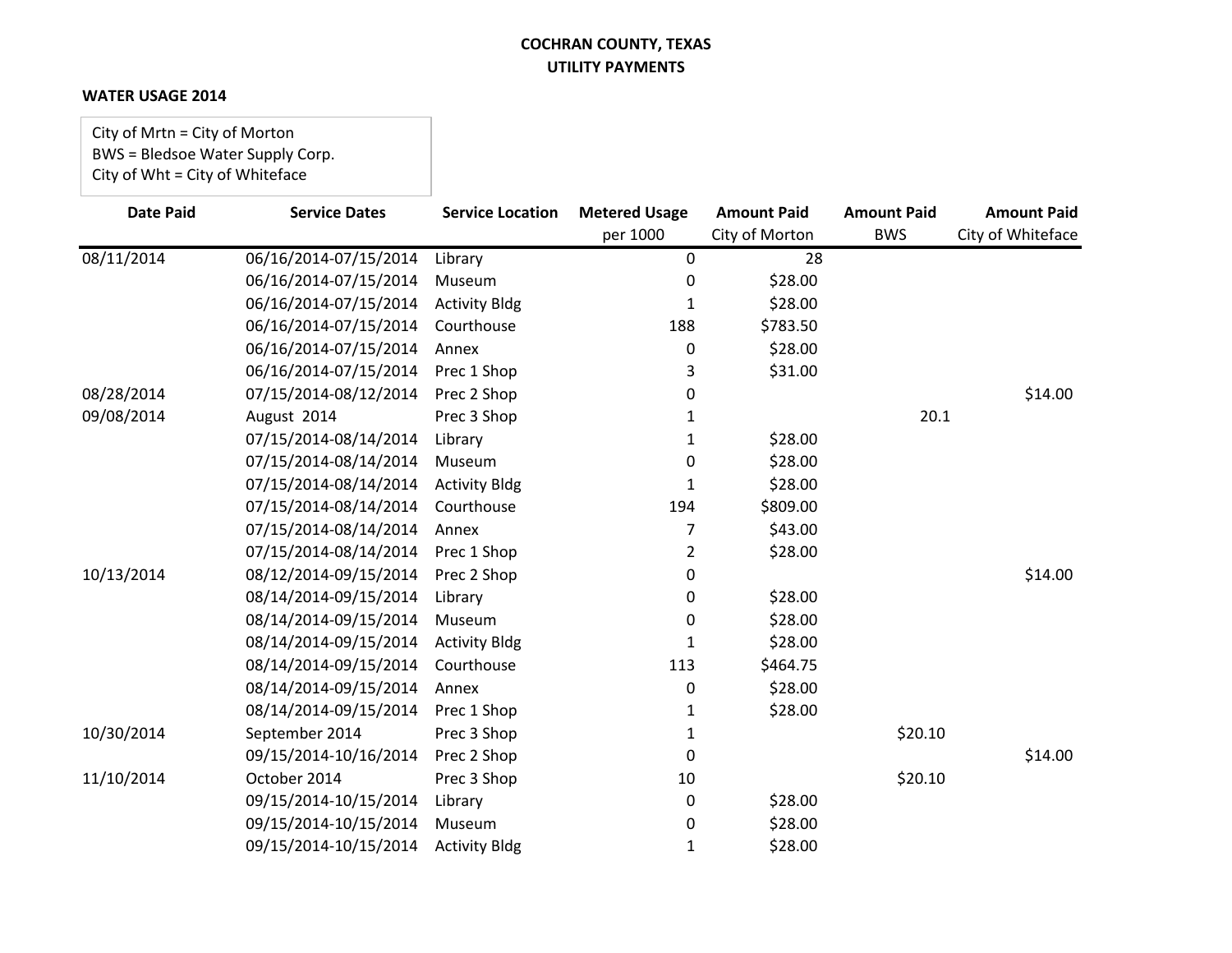#### **WATER USAGE 2010**

City of Mrtn = City of Morton BWS = Bledsoe Water Supply Corp. City of Wht = City of Whiteface

| <b>Date Paid</b> | <b>Service Dates</b>  | <b>Service Location</b> | <b>Metered Usage</b> | <b>Amount Paid</b> | <b>Amount Paid</b> | <b>Amount Paid</b> |
|------------------|-----------------------|-------------------------|----------------------|--------------------|--------------------|--------------------|
|                  |                       |                         | per 1000             | City of Morton     | <b>BWS</b>         | City of Whiteface  |
| 11/10/2014       | 09/15/2014-10/15/2014 | Courthouse              | 16                   | \$71.50            |                    |                    |
|                  | 09/15/2014-10/15/2014 | Annex                   | 0                    | \$28.00            |                    |                    |
|                  | 09/15/2014-10/15/2014 | Prec 1 Shop             |                      | \$28.00            |                    |                    |
| 12/08/2014       | 10/15/2014-11/17/2014 | Library                 |                      | \$28.00            |                    |                    |
|                  | 10/15/2014-11/17/2014 | Museum                  | 0                    | \$28.00            |                    |                    |
|                  | 10/15/2014-11/17/2014 | <b>Activity Bldg</b>    |                      | \$28.00            |                    |                    |
|                  | 10/15/2014-11/17/2014 | Courthouse              | 52                   | \$205.50           |                    |                    |
|                  | 10/15/2014-11/18/2014 | Annex                   | 0                    | \$28.85            |                    |                    |
|                  | 10/15/2014-11/17/2014 | Prec 1 Shop             | 16                   | \$71.50            |                    |                    |
|                  | 10/16/2014-11/14/2014 | Prec 2 Shop             | 6                    | \$14.00            |                    |                    |
| 12/30/2014       | December 2014         | Prec 3 Shop             | 6                    |                    | \$20.10            |                    |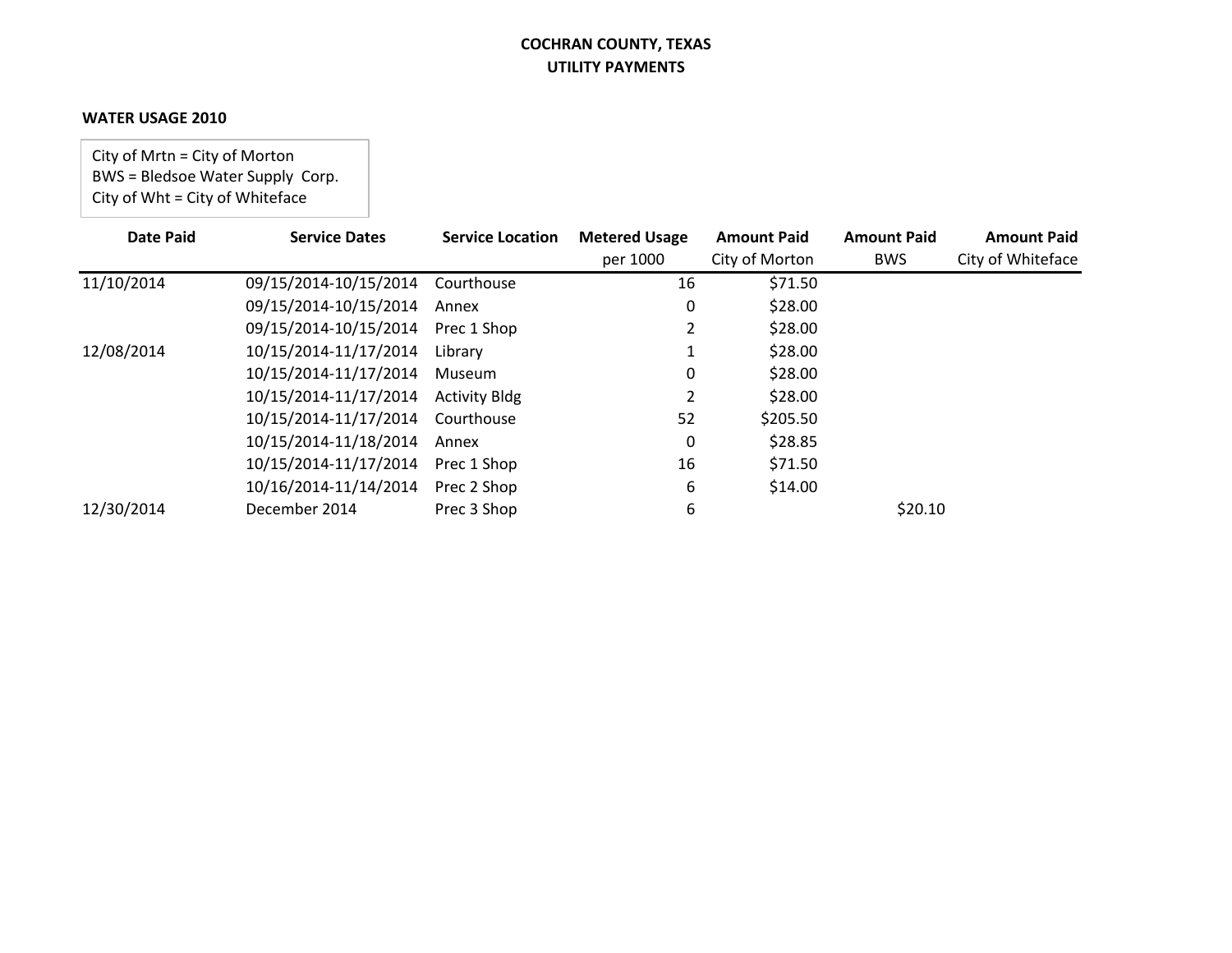#### **ELECTRICITY USAGE 2014**

# XCEL = XCel Energy

| <b>Date Paid</b> | <b>Service Dates</b>  | <b>Service Location</b> | <b>Metered Usage</b> | <b>Amount Pd</b> | <b>Amount Pd</b> |  |
|------------------|-----------------------|-------------------------|----------------------|------------------|------------------|--|
|                  |                       |                         | KwH                  | <b>XCEL</b>      | <b>BCEC</b>      |  |
| 01/13/2014       | 11/19/2013-12/23/2013 | Prec 3 Shop             | 651                  |                  | \$69.82          |  |
|                  | December 2013         | 2 Area Lights           |                      |                  | \$19.66          |  |
|                  | 11/19/2013-12/23/2013 | Prec 4 Shop             | 710                  |                  | \$75.04          |  |
|                  | December 2013         | Area light              |                      |                  | \$8.96           |  |
|                  | 11/07/2013-12/10/2013 | <b>Sheriff Posse</b>    | $\mathbf 0$          |                  | \$20.93          |  |
| 01/30/2014       | 12/11/2013-01/14/2014 | Prec 2 Shop             | 50                   | \$15.86          |                  |  |
|                  | 12/11/2013-01/13/2013 | Area light              | 75                   | \$16.66          |                  |  |
|                  | 12/18/2013-01/21/2014 | Airport                 | 1112                 | \$95.83          |                  |  |
|                  | 12/17/2013-01/20/2014 | Courthouse              | 23700                | \$1,577.50       |                  |  |
|                  | 12/18/2013-01/21/2014 | <b>Softball Park</b>    | 0                    | \$24.62          |                  |  |
|                  | 12/17/2013-01/20/2014 | N Comm tower            | 926                  | \$84.16          |                  |  |
|                  | 12/18/2013-01/21/2014 | Prec 1 shop             | 992                  | \$86.74          |                  |  |
|                  | 12/17/2013-01/20/2014 | Library                 | 1222                 | \$122.60         |                  |  |
|                  | 12/17/2013-01/19/2014 | 1 Area light            | 61                   | \$15.80          |                  |  |
|                  | 12/17/2013-01/20/2014 | Museum                  | 322                  | \$37.07          |                  |  |
|                  | 12/17/2013-01/20/2014 | <b>Activity Bldg</b>    | 4748                 | \$446.65         |                  |  |
|                  | 12/17/2013-01/19/2014 | 3 Area lights           | 184                  | \$47.42          |                  |  |
|                  | 12/18/2013-01/21/2014 | Park irrigation         | 1569                 | \$132.04         |                  |  |
|                  | 12/18/2013-01/21/2014 | Park/shop               | 489                  | \$48.63          |                  |  |
|                  | 12/18/2013-01/20/2014 | 1 Area light            | 61                   | \$15.34          |                  |  |
|                  | 12/18/2013-01/21/2014 | Cemetery irrig/SW       | 0                    | \$24.62          |                  |  |
|                  | 12/17/2013-01/20/2014 | 102 N Main/storage      | $\overline{2}$       | \$12.11          |                  |  |
|                  | 12/18/2013-01/21/2014 | Showbarn                | 2408                 | \$193.99         |                  |  |
|                  | 12/18/2013-01/21/2014 | Rodeo grounds           | 60                   | \$39.07          |                  |  |
|                  | 01/14/2014-01/20/2014 | Annex                   | 55                   | \$6.70           |                  |  |
|                  | 12/18/2013-01/21/2014 | Cemetery irrig/shop     | 70                   | \$16.90          |                  |  |
|                  | 12/18/2013-01/21/2014 | Well at SE corner       | $\mathbf 0$          | \$24.62          |                  |  |
| 02/10/2014       | 12/10/2013-01/10/2014 | <b>Sheriff Posse</b>    | 0                    |                  | 20.93            |  |
|                  | 12/23/2013/01/24/2014 | Prec 4 Shop             | 670                  |                  | \$69.83          |  |
|                  | January 2014          | Area light              |                      |                  | 8.77             |  |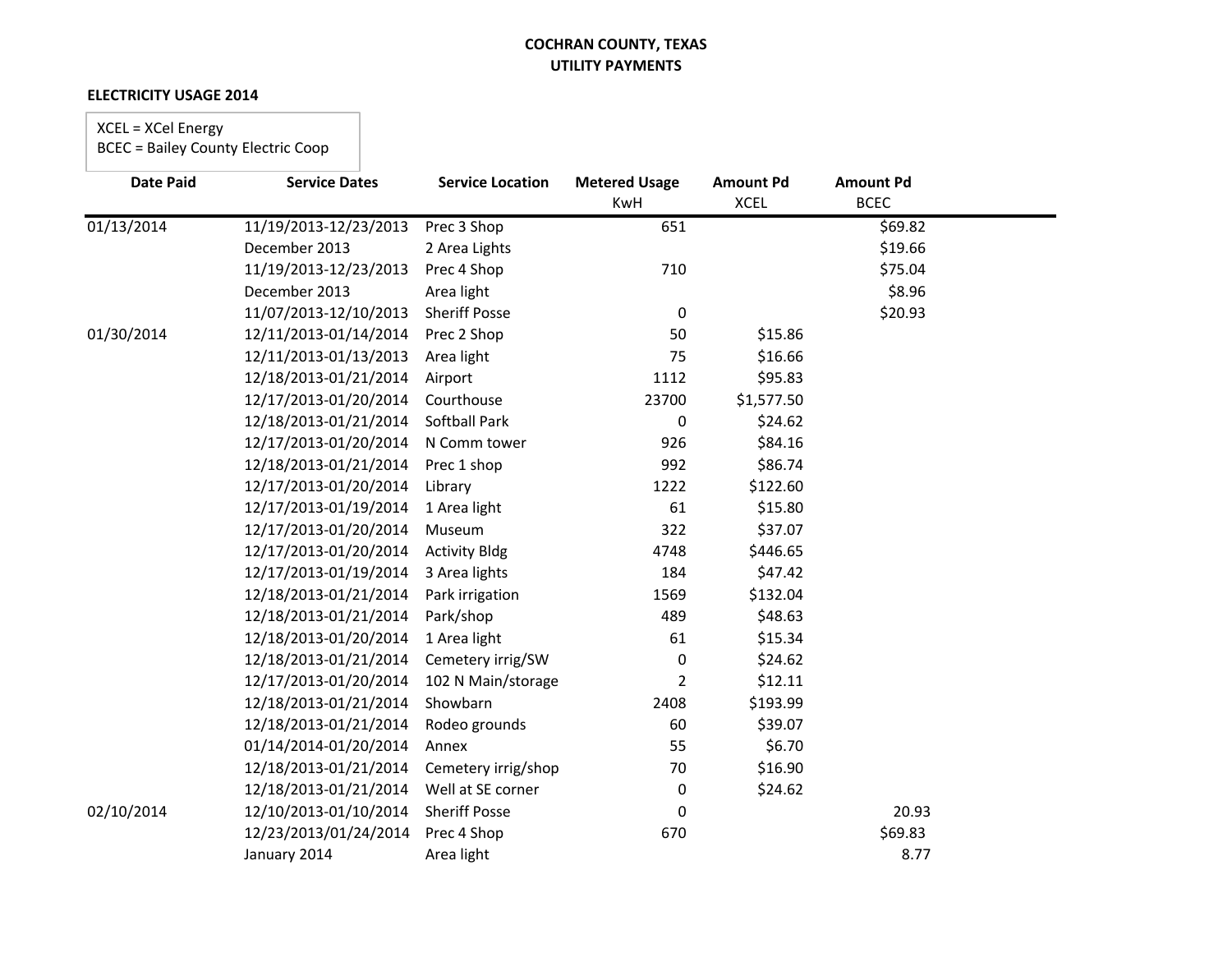#### **ELECTRICITY USAGE 2014**

# XCEL = XCel Energy

| <b>Date Paid</b> | <b>Service Dates</b>  | <b>Service Location</b> | <b>Metered Usage</b><br><b>KwH</b> | <b>Amount Pd</b><br><b>XCEL</b> | <b>Amount Pd</b><br><b>BCEC</b> |  |
|------------------|-----------------------|-------------------------|------------------------------------|---------------------------------|---------------------------------|--|
| 02/10/2014       | 12/18/2013-01/21/2014 | Prec 3 Shop             | 276                                |                                 | \$35.94                         |  |
|                  |                       |                         |                                    |                                 |                                 |  |
|                  | January 2014          | 2 Area Lights           |                                    |                                 | \$19.37                         |  |
| 02/27/2014       | 01/14/2014-02/12/2014 | Prec 2 Shop             | 526                                | \$51.98                         |                                 |  |
|                  | 01/14/2014-02/11/2014 | Area Light              | 66                                 | \$16.29                         |                                 |  |
| 03/10/2014       | 01/21/2014-02/19/2014 | Airport                 | 901                                | \$76.96                         |                                 |  |
|                  | 01/20/2014-02/18/2014 | Courthouse              | 19680                              | \$1,451.77                      |                                 |  |
|                  | 01/21/2014-02/19/2014 | Softball Park           | 0                                  | \$11.43                         |                                 |  |
|                  | 01/20/2014-02/18/2014 | N Comm tower            | 866                                | \$76.90                         |                                 |  |
|                  | 01/21/2014-02/19/2014 | Prec 1 shop             | 1235                               | \$101.19                        |                                 |  |
|                  | 01/20/2014-02/18/2014 | Library                 | 1123                               | \$75.37                         |                                 |  |
|                  | 01/20/2014-02/17/2014 | 1 Area light            | 56                                 | \$15.49                         |                                 |  |
|                  | 01/20/2014-02/18/2014 | Museum                  | 355                                | \$38.58                         |                                 |  |
|                  | 01/20/2014-02/18/2014 | <b>Activity Bldg</b>    | 5847                               | \$471.21                        |                                 |  |
|                  | 01/20/2014-02/17/2014 | 3 Area lights           | 167                                | \$46.45                         |                                 |  |
|                  | 01/21/2014-02/19/2014 | Park irrigation         | 1390                               | \$134.83                        |                                 |  |
|                  | 01/21/2014-02/19/2014 | Park/shop               | 463                                | \$45.19                         |                                 |  |
|                  | 01/21/2014-02/18/2014 | 1 Area light            | 56                                 | \$15.03                         |                                 |  |
|                  | 01/21/2014-02/19/2014 | Cemetery irrig/SW       | 0                                  | \$1.80                          |                                 |  |
|                  | 01/20/2014-02/18/2014 | 102 N Main/storage      | 0                                  | \$11.95                         |                                 |  |
|                  | 01/21/2014-02/19/2014 | Showbarn                | 606                                | \$55.56                         |                                 |  |
|                  | 01/21/2014-02/19/2014 | Rodeo grounds           | 0                                  | \$18.67                         |                                 |  |
|                  | 01/20/2014-02/18/2014 | Annex                   | 245                                | \$30.33                         |                                 |  |
|                  | 01/21/2014-02/19/2014 | Cemetery irrig/shop     | 55                                 | \$15.59                         |                                 |  |
|                  | 01/21/2014-02/19/2014 | Well at SE corner       | 0                                  | (52.40)                         |                                 |  |
|                  | 01/10/2014-02/07/2014 | <b>Sheriff Posse</b>    | 0                                  |                                 | \$20.93                         |  |
|                  | 01/21/2014-02/18/2014 | Prec 3 Shop             | 276                                |                                 | \$35.94                         |  |
|                  | February 2014         | 2 Area Lights           |                                    |                                 | \$19.37                         |  |
|                  | 01/24/2014-02/21/2014 | Prec 4 Shop             | 590                                |                                 | \$62.95                         |  |
|                  | February 2014         | Area Light              |                                    |                                 | \$9.31                          |  |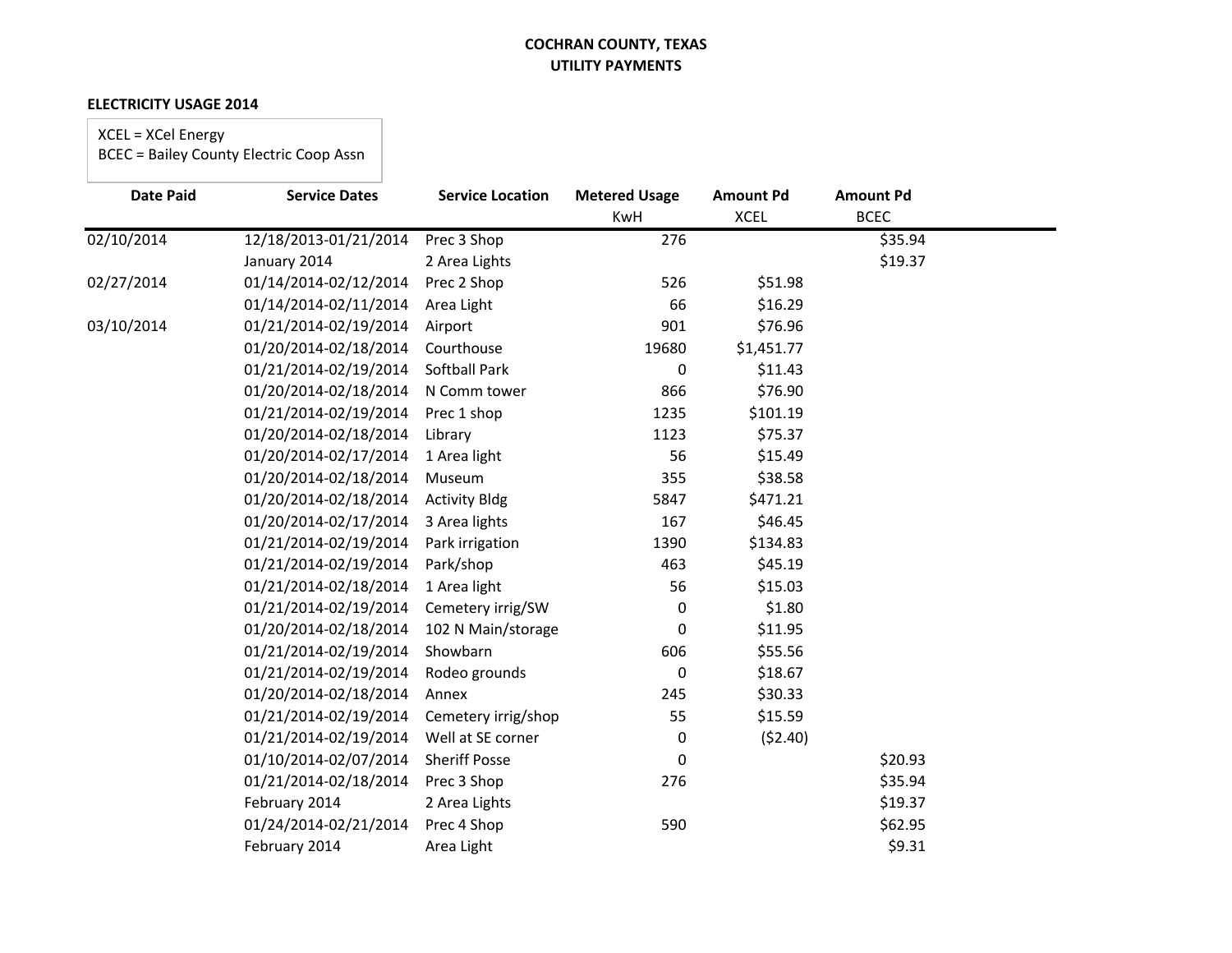#### **ELECTRICITY USAGE 2014**

# XCEL = XCel Energy

| <b>Date Paid</b> | <b>Service Dates</b>  | <b>Service Location</b> | <b>Metered Usage</b> | <b>Amount Pd</b> | <b>Amount Pd</b> |
|------------------|-----------------------|-------------------------|----------------------|------------------|------------------|
|                  |                       |                         | <b>KwH</b>           | <b>XCEL</b>      | <b>BCEC</b>      |
| 03/28/2014       | 02/12/2014/03/14/2014 | Prec 2 Shop             | 206                  | \$27.50          |                  |
|                  | 02/12/2014-03/13/2014 | Area Light              | 70                   | \$16.36          |                  |
| 04/14/2014       | 02/04/2014-03/12/2014 | <b>Sheriff Posse</b>    | 0                    | \$20.93          |                  |
|                  | 02/18/2014-03/20/2014 | Prec 3 Shop             | 133                  | \$23.98          |                  |
|                  | March 2014            | 2 Area Lights           |                      | \$19.66          |                  |
|                  | 02/21/2014-03/25/2014 | Prec 4 Shop             | 710                  | \$75.04          |                  |
|                  | March 2014            | Area Light              |                      | \$9.48           |                  |
| 04/14/2014       | 02/19/2014-03/21-2014 | Airport                 | 798                  | \$70.97          |                  |
|                  | 02/18/2014-03/20/2014 | Courthouse              | 23280                | \$1,557.70       |                  |
|                  | 02/19/2014-03/21/2014 | <b>Softball Park</b>    | 0                    | \$11.60          |                  |
|                  | 02/18/2014-03/20/2014 | N Comm tower            | 700                  | \$65.51          |                  |
|                  | 02/19/2014-03/20/2014 | Prec 1 shop             | 694                  | \$63.20          |                  |
|                  | 02/18/2014-03/20/2014 | Library                 | 1053                 | \$92.51          |                  |
|                  | 02/18/2014-03/20/2014 | 1 Area light            | 56                   | \$15.55          |                  |
|                  | 02/18/2014-03/20/2014 | Museum                  | 107                  | \$20.14          |                  |
|                  | 02/18/2014-03/20/2014 | <b>Activity Bldg</b>    | 4889                 | \$417.31         |                  |
|                  | 02/18/2014-03/20/2014 | 3 Area lights           | 169                  | \$46.70          |                  |
|                  | 02/19/2014-03/21/2014 | Park irrigation         | 2434                 | \$313.59         |                  |
|                  | 02/19/2014-03/21/2014 | Park/shop               | 350                  | \$37.63          |                  |
|                  | 02/19/2014-03/21/2014 | 1 Area light            | 56                   | \$15.10          |                  |
|                  | 02/19/2014-03/20/2014 | Cemetery irrig/SW       | 0                    | \$11.60          |                  |
|                  | 02/18/2014-03/20/2014 | 102 N Main/storage      | 5                    | \$12.34          |                  |
|                  | 02/19/2014-03/21/2014 | Showbarn                | 940                  | \$81.53          |                  |
|                  | 02/19/2014-03/21/2014 | Rodeo grounds           | 0                    | \$24.62          |                  |
|                  | 02/18/2014-03/20/2014 | Annex                   | 255                  | \$31.45          |                  |
|                  | 02/19/2014-03/20/2014 | Cemetery irrig/shop     | 266                  | \$31.38          |                  |
|                  | 02/19/2014-03/20/2014 | Well at SE corner       | 0                    | \$11.60          |                  |
| 04/29/2014       | 03/14/2014-04/14/2014 | Prec 2 Shop             | 10                   | \$12.72          |                  |
|                  | 03/14/2014-04/13/2014 | Area Light              | 69                   | \$16.52          |                  |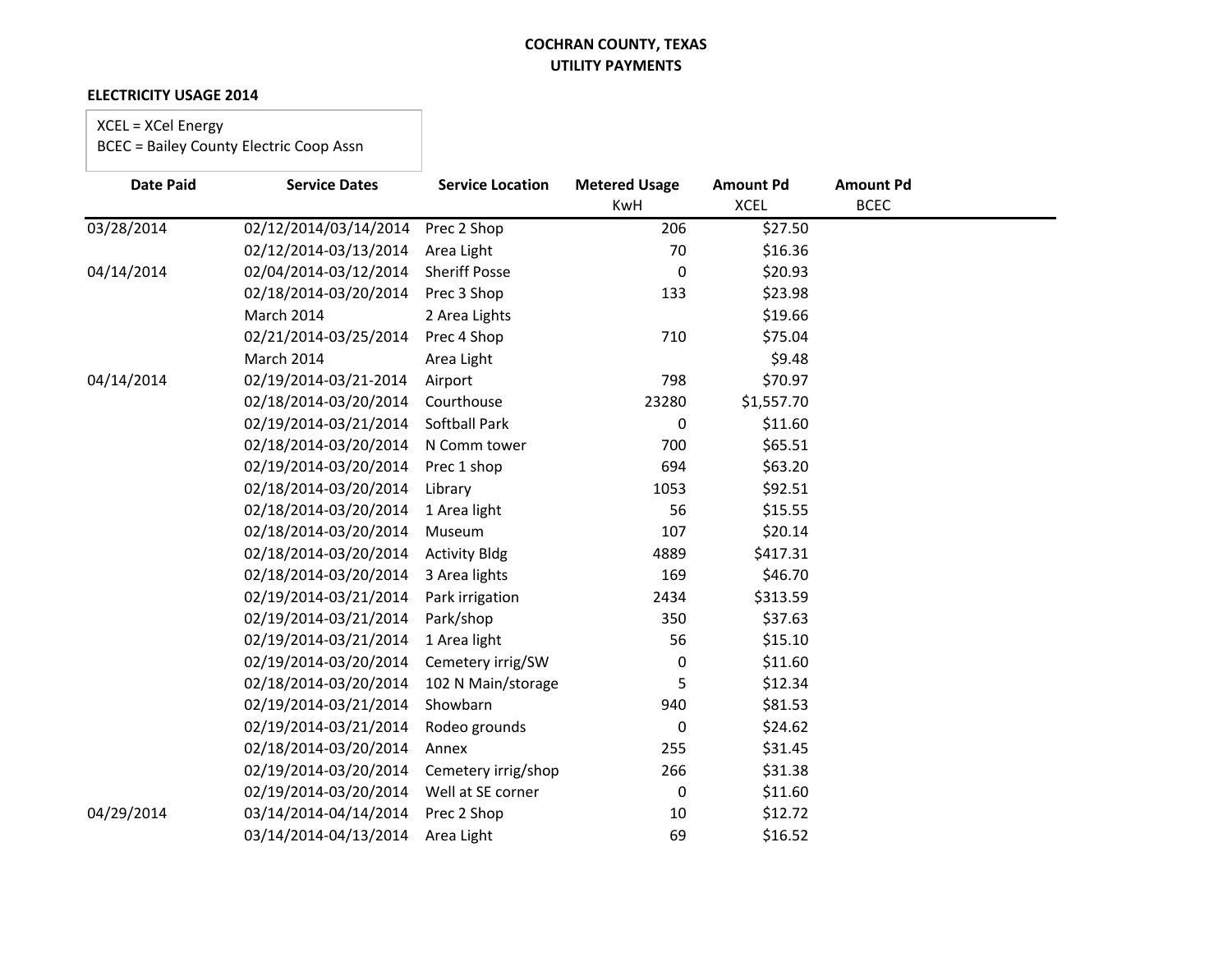#### **ELECTRICITY USAGE 2014**

# XCEL = XCel Energy

| <b>Date Paid</b> | <b>Service Dates</b>  | <b>Service Location</b> | <b>Metered Usage</b><br><b>KwH</b> | <b>Amount Pd</b><br><b>XCEL</b> | <b>Amount Pd</b><br><b>BCEC</b> |
|------------------|-----------------------|-------------------------|------------------------------------|---------------------------------|---------------------------------|
| 04/29/2014       | 03/21/2014-04/21/2014 | Airport                 | 768                                | \$69.94                         |                                 |
|                  | 03/20/2014-04/18/2014 | Courthouse              | 21660                              | \$1,444.44                      |                                 |
|                  | 03/21/2014-04/21/2014 | <b>Softball Park</b>    | 0                                  | \$11.60                         |                                 |
|                  | 03/20/2014-04/18/2014 | N Comm tower            | 660                                | \$63.59                         |                                 |
|                  | 03/20/2014-04/21/2014 | Prec 1 shop             | 495                                | \$49.20                         |                                 |
|                  | 03/20/2014-04/18/2014 | Library                 | 929                                | \$84.63                         |                                 |
|                  | 03/20/2014-04/18/2014 | 1 Area light            | 53                                 | \$15.56                         |                                 |
|                  | 03/20/2014-04/18/2014 | Museum                  | 41                                 | \$15.15                         |                                 |
|                  | 03/20/2014-04/18/2014 | <b>Activity Bldg</b>    | 3533                               | \$314.18                        |                                 |
|                  | 03/20/2014-04/18/2014 | 3 Area lights           | 160                                | \$46.71                         |                                 |
|                  | 03/21/2014-04/21/2014 | Park irrigation         | 4634                               | \$370.88                        |                                 |
|                  | 03/21/2014-04/21/2014 | Park/shop               | 249                                | \$30.52                         |                                 |
|                  | 03/21/2014-04/21/2014 | 1 Area light            | 57                                 | \$15.23                         |                                 |
|                  | 03/20/2014-04/21/2014 | Cemetery irrig/SW       | 674                                | \$62.80                         |                                 |
|                  | 03/20/2014-04/18/2014 | 102 N Main/storage      | 46                                 | \$15.55                         |                                 |
|                  | 03/21/2014-04/21/2014 | Showbarn                | 167                                | \$24.28                         |                                 |
|                  | 03/21/2014-04/21/2014 | Rodeo grounds           | 60                                 | \$39.25                         |                                 |
|                  | 03/20/2014-04/18/2014 | Annex                   | 238                                | \$30.57                         |                                 |
|                  | 03/20/2014-04/21/2014 | Cemetery irrig/shop     | 645                                | \$60.61                         |                                 |
|                  | 03/20/2014-04/21/2014 | Well at SE corner       | 956                                | \$84.22                         |                                 |
| 05/12/2014       | 03/12/2014-04/07/2014 | <b>Sheriff Posse</b>    | 0                                  |                                 | \$20.93                         |
|                  | 03/20/2014-04/16/2014 | Prec 3 Shop             | 57                                 |                                 | \$17.96                         |
|                  | April 2014            | 2 Area Lights           |                                    |                                 | \$19.93                         |
|                  | 03/25/2014-04/22/2014 | Prec 4 Shop             | 540                                |                                 | \$66.74                         |
|                  | April 2014            | Area Light              |                                    |                                 | \$9.64                          |
| 05/29/2014       | 04/14/2014-05/13/2014 | Prec 2 Shop             | 6                                  | \$12.43                         |                                 |
|                  | 04/14/2014-05/12/2014 | Area Light              | 65                                 | \$16.38                         |                                 |
|                  | 04/21/2014-05/20/2014 | Airport                 | 663                                | \$61.97                         |                                 |
|                  | 04/18/2014-05/19/2014 | Courthouse              | 24060                              | \$1,587.69                      |                                 |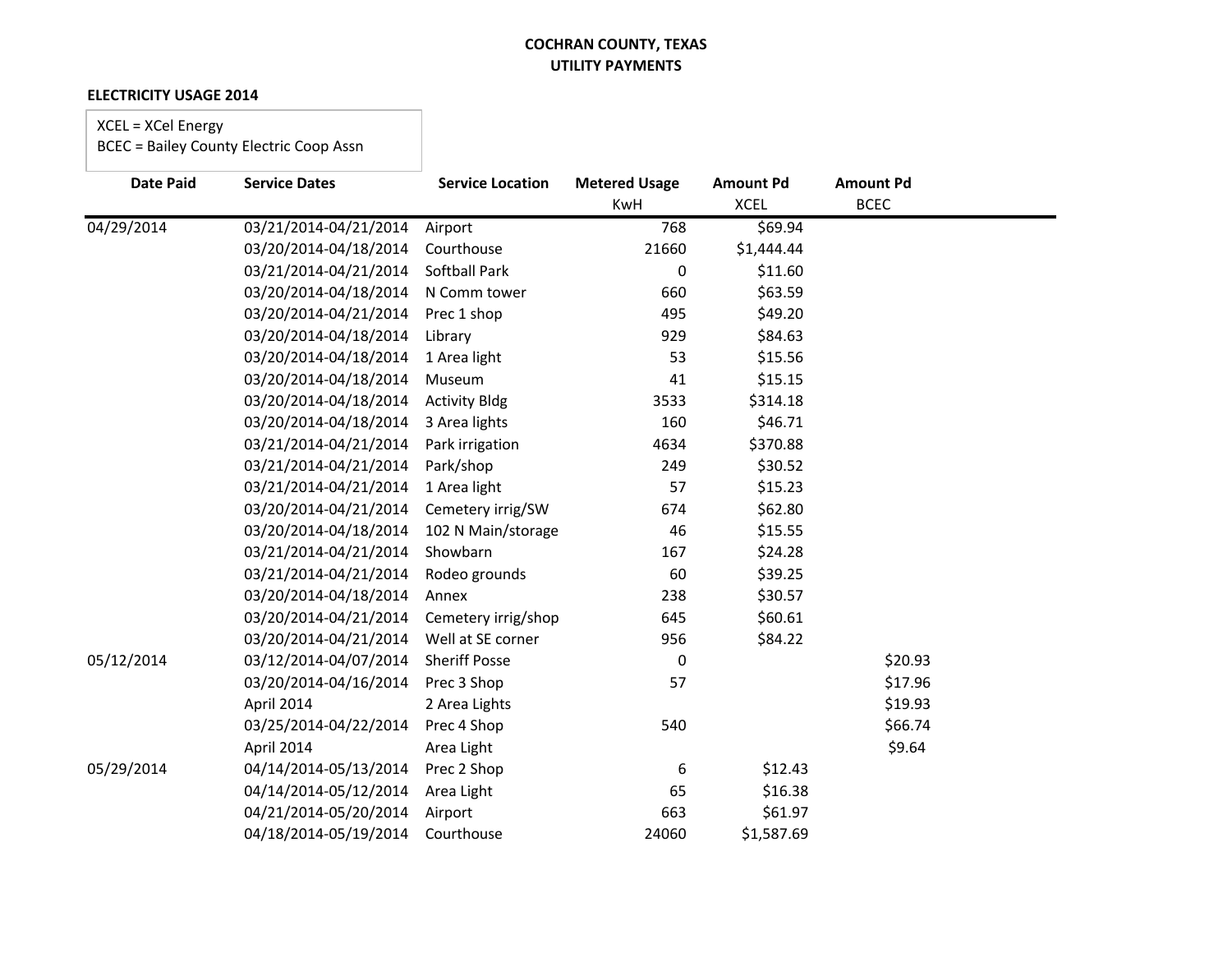#### **ELECTRICITY USAGE 2014**

# XCEL = XCel Energy

| <b>Date Paid</b> | <b>Service Dates</b>  | <b>Service Location</b> | <b>Metered Usage</b><br>KwH | <b>Amount Pd</b><br><b>XCEL</b> | <b>Amount Pd</b><br><b>BCEC</b> |  |
|------------------|-----------------------|-------------------------|-----------------------------|---------------------------------|---------------------------------|--|
| 05/29/2014       | 04/21/2014-05/20/2014 | <b>Softball Park</b>    | 0                           | \$11.60                         |                                 |  |
|                  | 04/18/2014-05/19/2014 | N Comm tower            | 781                         | \$73.06                         |                                 |  |
|                  | 04/21/2014-05/20/2014 | Prec 1 shop             | 444                         | \$45.32                         |                                 |  |
|                  | 04/18/2014-05/19/2014 | Library                 | 1332                        | \$116.17                        |                                 |  |
|                  | 04/18/2014-05/18/2014 | 1 Area light            | 57                          | \$15.69                         |                                 |  |
|                  | 04/18/2014-05/19/2014 | Museum                  | 19                          | \$13.43                         |                                 |  |
|                  | 04/18/2014-05/19/2014 | <b>Activity Bldg</b>    | 3913                        | \$443.60                        |                                 |  |
|                  | 04/18/2014-05/18/2014 | 3 Area lights           | 170                         | \$47.05                         |                                 |  |
|                  | 04/21/2014-05/20/2014 | Park irrigation         | 5616                        | \$407.51                        |                                 |  |
|                  | 04/21/2014-05/20/2014 | Park/shop               | 82                          | \$17.83                         |                                 |  |
|                  | 04/21/2014-05/19/2014 | 1 Area light            | 53                          | \$15.10                         |                                 |  |
|                  | 04/21/2014-05/20/2014 | Cemetery irrig/SW       | 3517                        | \$278.76                        |                                 |  |
|                  | 04/18/2014-05/19/2014 | 102 N Main/storage      | 240                         | \$30.74                         |                                 |  |
|                  | 04/21/2014-05/20/2014 | Showbarn                | 169                         | \$24.44                         |                                 |  |
|                  | 04/21/2014-05/20/2014 | Rodeo grounds           | 60                          | \$39.25                         |                                 |  |
|                  | 04/18/2014-05/19/2014 | Annex                   | 271                         | \$33.16                         |                                 |  |
|                  | 04/21/214-05/20/2014  | Cemetery irrig/shop     | 2446                        | \$197.41                        |                                 |  |
|                  | 04/21/2014-05/20/2014 | Well at SE corner       | 5230                        | \$408.87                        |                                 |  |
| 06/09/2014       | 04/22/2014-05/23/2014 | <b>Sheriff Posse</b>    | 0                           |                                 | \$23.91                         |  |
|                  | 04/16/2014-05/20/2014 | Prec 3 Shop             | 83                          |                                 | \$23.94                         |  |
|                  | May 2014              | 2 Area lights           |                             |                                 | \$25.44                         |  |
|                  | 04/22/2014-05/23/2014 | Prec 4 Shop             | 270                         |                                 | \$44.08                         |  |
|                  | May 2014              | Area light              |                             |                                 | \$12.44                         |  |
| 06/27/2014       | 05/13/2014-06/12/2014 | Prec 2 Shop             | 6                           | \$12.43                         |                                 |  |
|                  | 05/13/2014-06/11/2014 | Area light              | 67                          | \$16.50                         |                                 |  |
| 07/14/2014       | 05/20/2014-06/23/2014 | Prec 3 Shop             | 116                         |                                 | \$27.29                         |  |
|                  | 06/30/2014            | 2 Area lights           |                             |                                 | \$25.25                         |  |
|                  | 05/23/2014-06/26/2014 | Prec 4 Shop             | 380                         |                                 | \$55.24                         |  |
|                  | 06/30/2014            | Area light              |                             |                                 | \$12.33                         |  |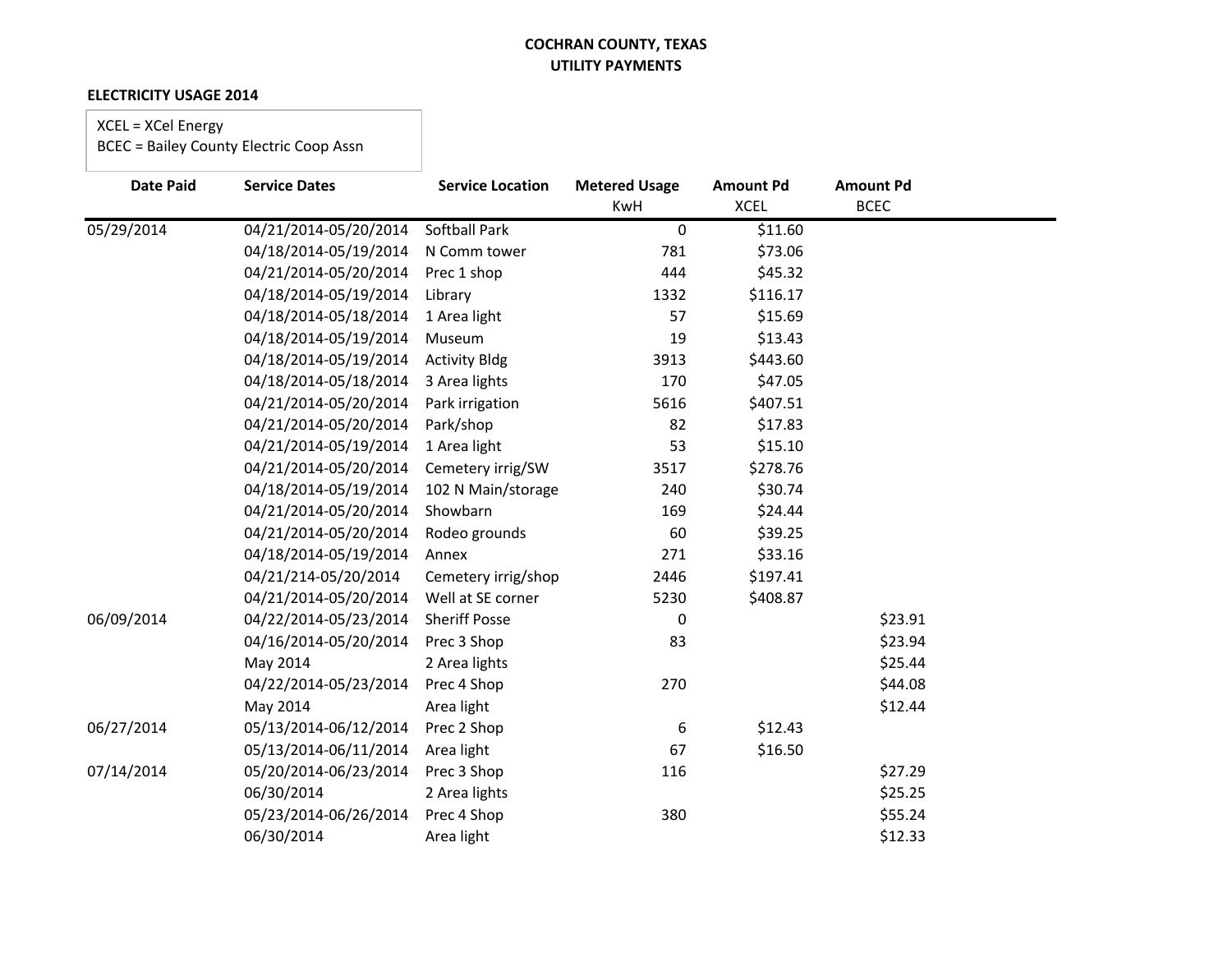#### **ELECTRICITY USAGE 2014**

# XCEL = XCel Energy

| <b>Date Paid</b> | <b>Service Dates</b>  | <b>Service Location</b> | <b>Metered Usage</b> | <b>Amount Pd</b> | <b>Amount Pd</b> |  |
|------------------|-----------------------|-------------------------|----------------------|------------------|------------------|--|
|                  |                       |                         | KwH                  | <b>XCEL</b>      | <b>BCEC</b>      |  |
| 07/14/2014       | 05/09/2014-06/11/2014 | <b>Sheriff Posse</b>    | 0                    |                  | \$23.91          |  |
|                  | 05/20/2014-06/19/2014 | Airport                 | 470                  | \$50.18          |                  |  |
|                  | 05/19/2014-06/18/2014 | Courthouse              | 26340                | \$1,836.72       |                  |  |
|                  | 05/20/2014-06/19/2014 | Softball Park           | 0                    | \$11.60          |                  |  |
|                  | 05/19/2014-06/18/2014 | N Comm tower            | 910                  | \$88.57          |                  |  |
|                  | 05/20/2014-06/19/2014 | Prec 1 shop             | 539                  | \$55.83          |                  |  |
|                  | 05/19/2014-06/18/2014 | Library                 | 2575                 | \$228.78         |                  |  |
|                  | 05/19/2014-06/17/2014 | 1 Area light            | 55                   | \$15.69          |                  |  |
|                  | 05/19/2014-06/18/2014 | Museum                  | 110                  | \$21.23          |                  |  |
|                  | 05/19/2014-06/18/2014 | <b>Activity Bldg</b>    | 6880                 | \$769.91         |                  |  |
|                  | 05/19/2014-06/17/2014 | 3 Area lights           | 166                  | \$47.09          |                  |  |
|                  | 05/20/2014-06/19/2014 | Park irrigation         | 2014                 | \$297.19         |                  |  |
|                  | 05/20/2014-06/19/2014 | Park/shop               | 8                    | \$12.26          |                  |  |
|                  | 05/20/2014-06/18/2014 | 1 Area light            | 55                   | \$15.23          |                  |  |
|                  | 05/20/2014-06/19/2014 | Cemetery irrig/SW       | 578                  | \$59.03          |                  |  |
|                  | 05/19/2014-06/18/2014 | 102 N Main/storage      | 4                    | \$12.28          |                  |  |
|                  | 05/20/2014-06/19/2014 | Showbarn                | 184                  | \$26.70          |                  |  |
|                  | 05/20/2014-06/19/2014 | Rodeo grounds           | 720                  | \$177.32         |                  |  |
|                  | 05/19/2014-06/18/2014 | Annex                   | 259                  | \$33.77          |                  |  |
|                  | 05/20/2014-06/19/2014 | Cemetery irrig/shop     | 743                  | \$72.56          |                  |  |
|                  | 05/20/2014-06/19/2014 | Well at SE corner       | 884                  | \$84.14          |                  |  |
| 07/30/2014       | 06/12/2014-07/12/2014 | Prec 2 Shop             | 5                    | \$12.39          |                  |  |
|                  | 06/12/2014-07/11/2014 | Area Light              | 67                   | \$16.58          |                  |  |
|                  | 06/19/2014-07/18/2014 | Airport                 | 393                  | \$45.25          |                  |  |
|                  | 06/18/2014-07/18/2014 | Courthouse              | 26100                | \$1,908.86       |                  |  |
|                  | 06/19/2014-07/18/2014 | Softball Park           | 0                    | \$11.60          |                  |  |
|                  | 06/18/2014-07/18/2014 | N Comm tower            | 972                  | \$97.65          |                  |  |
|                  | 06/19/2014-07/18/2014 | Prec 1 shop             | 722                  | \$73.41          |                  |  |
|                  | 06/18/2014-07/17/2014 | Library                 | 3461                 | \$317.10         |                  |  |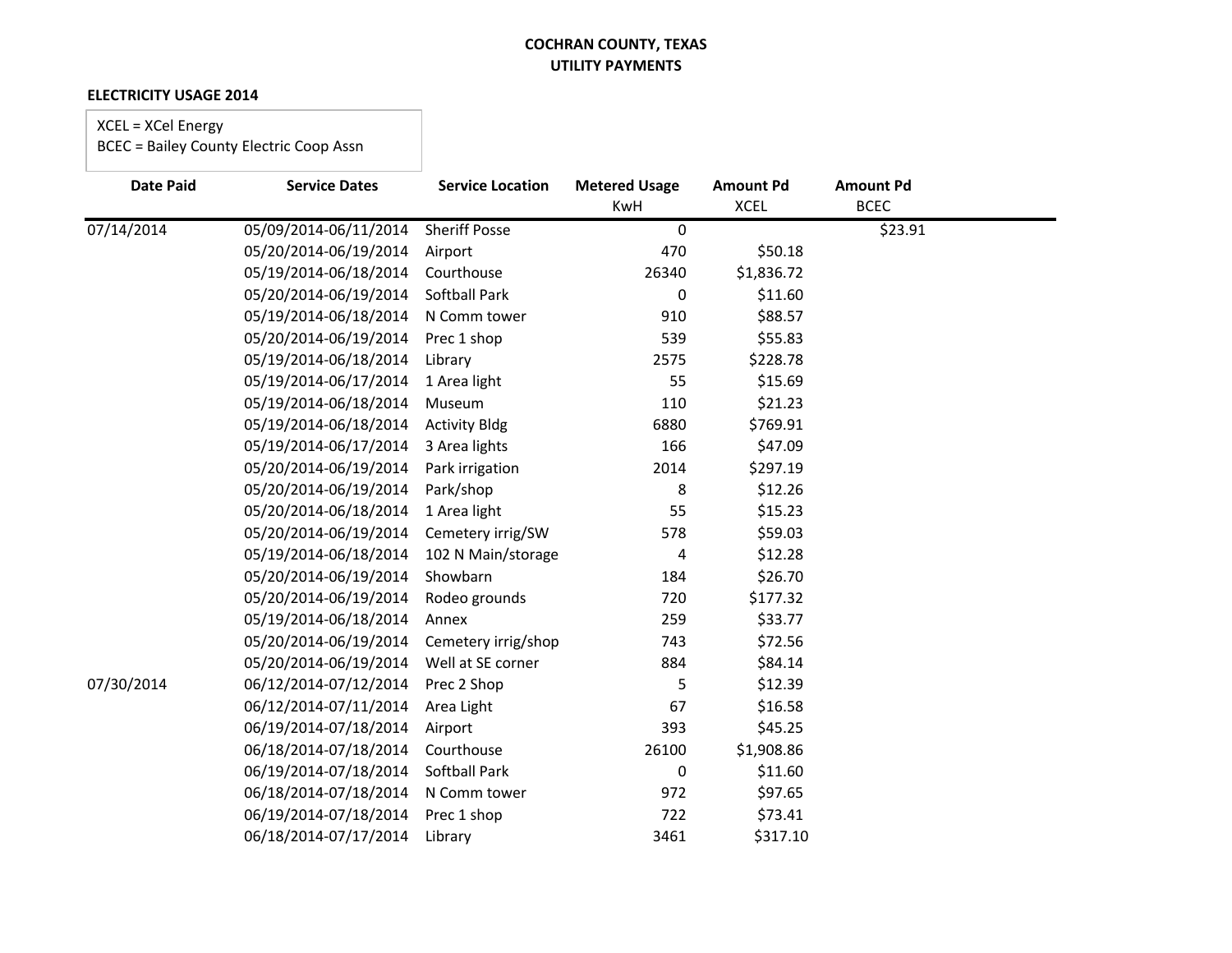#### **ELECTRICITY USAGE 2014**

# XCEL = XCel Energy

| <b>Date Paid</b> | <b>Service Dates</b>  | <b>Service Location</b> | <b>Metered Usage</b> | <b>Amount Pd</b> | <b>Amount Pd</b> |  |
|------------------|-----------------------|-------------------------|----------------------|------------------|------------------|--|
|                  |                       |                         | <b>KwH</b>           | <b>XCEL</b>      | <b>BCEC</b>      |  |
| 07/30/2014       | 06/18/2014-07/16/2014 | Library Area Light      | 53                   | \$15.67          |                  |  |
|                  | 06/18/2014-07/17/2014 | Museum                  | 466                  | \$53.04          |                  |  |
|                  | 06/18/2014-07/17/2014 | <b>Activity Bldg</b>    | 7887                 | \$790.71         |                  |  |
|                  | 06/18/2014-07/16/2014 | 3 Area lights           | 160                  | \$47.02          |                  |  |
|                  | 06/19/2014-07/18/2014 | Park irrigation         | 4217                 | \$399.83         |                  |  |
|                  | 06/19/2014-07/18/2014 | Park/shop               | 27                   | \$13.91          |                  |  |
|                  | 06/19/2014-07/17/2014 | 1 Area light            | 53                   | \$15.20          |                  |  |
|                  | 06/19/2014-07/18/2014 | Cemetery irrig/SW       | 1364                 | \$128.36         |                  |  |
|                  | 06/18/2014-07/18/2014 | 102 N Main/storage      | 111                  | \$21.74          |                  |  |
|                  | 06/19/2014-07/18/2014 | Showbarn                | 1031                 | \$99.86          |                  |  |
|                  | 06/19/2014-07/18/2014 | Rodeo grounds           | 780                  | \$202.72         |                  |  |
|                  | 06/18/2014-07/18/2014 | Annex                   | 888                  | \$90.25          |                  |  |
|                  | 06/19/2014-07/18/2014 | Cemetery irrig/shop     | 1249                 | \$118.51         |                  |  |
|                  | 06/19/2014-07/18/2014 | Well at SE corner       | 2064                 | \$188.28         |                  |  |
| 08/11/2014       | 06/11/2014-07/09/2014 | <b>Sheriff Posse</b>    | $\Omega$             |                  | \$23.91          |  |
|                  | 06/23/2014-07/21/2014 | Prec 3 Shop             | 88                   |                  | \$24.94          |  |
|                  | <b>July 2014</b>      | 2 Area Lights           |                      |                  | \$26.03          |  |
|                  | 06/26/2014-07/24/2014 | Prec 4 Shop             | 260                  |                  | \$44.38          |  |
|                  | <b>July 2014</b>      | Area Light              |                      |                  | \$12.79          |  |
| 08/28/2014       | 07/12/2014-08/12/2014 | Prec 2 Shop             | 6                    | \$12.49          |                  |  |
|                  | 07/12/2014-08/11/2014 | Area Light              | 68                   | \$16.62          |                  |  |
|                  | 07/18/2014-18/19/2014 | Airport                 | 456                  | \$50.63          |                  |  |
|                  | 07/18/2014-08/07/2014 | Courthouse              | 27660                | \$2,018.89       |                  |  |
|                  | 07/18/2014-08/19/2014 | Softball Park           | 0                    | \$11.60          |                  |  |
|                  | 07/18/2014-08/18/2014 | N Comm tower            | 1029                 | \$102.67         |                  |  |
|                  | 07/18/2014-08/19/2014 | Prec 1 shop             | 768                  | \$77.33          |                  |  |
|                  | 07/17/2014-08/18/2014 | Library                 | 3616                 | \$330.77         |                  |  |
|                  | 07/17/2014-08/17/2014 | 1 Area light            | 58                   | \$15.84          |                  |  |
|                  | 07/17/2014-08/18/2014 | Museum                  | 484                  | \$54.62          |                  |  |
|                  | 07/17/2014-08/18/2014 | <b>Activity Bldg</b>    | 7604                 | \$718.54         |                  |  |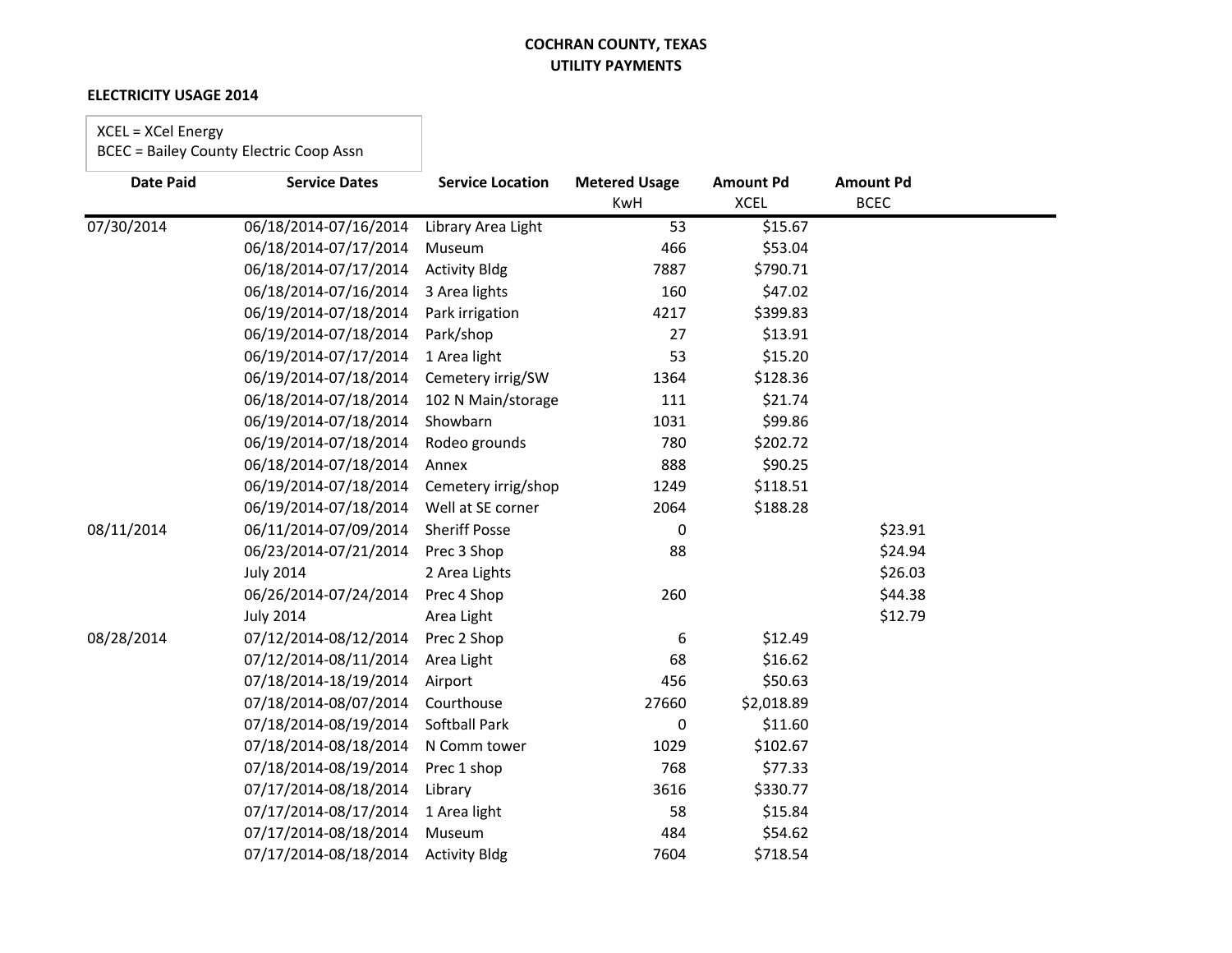#### **ELECTRICITY USAGE 2014**

XCEL = XCel Energy

| <b>Date Paid</b> | <b>Service Dates</b>  | <b>Service Location</b> | <b>Metered Usage</b> | <b>Amount Pd</b> | <b>Amount Pd</b> |  |
|------------------|-----------------------|-------------------------|----------------------|------------------|------------------|--|
|                  |                       |                         | <b>KwH</b>           | <b>XCEL</b>      | <b>BCEC</b>      |  |
| 08/28/2014       | 07/17/2014-08/17/2014 | 3 Act Bld Area Lights   | 173                  | \$47.48          |                  |  |
|                  | 07/18/2014-08/19/2014 | Park irrigation         | 4083                 | \$379.78         |                  |  |
|                  | 07/18/2014-08/19/2014 | Park/shop               | 0                    | \$11.60          |                  |  |
|                  | 07/18/2014-08/18/2014 | 1 Area light            | 58                   | \$15.38          |                  |  |
|                  | 07/18/2014-08/19/2014 | Cemetery irrig/SW       | 2244                 | \$203.69         |                  |  |
|                  | 07/18/2014-08/18/2014 | 102 N Main/storage      | 0                    | \$11.95          |                  |  |
|                  | 07/18/2014-08/19/2014 | Showbarn                | 1117                 | \$107.21         |                  |  |
|                  | 07/18/2014-08/19/2014 | Rodeo grounds           | 900                  | \$222.24         |                  |  |
|                  | 07/18/2014-08/18/2014 | Annex                   | 889                  | \$90.33          |                  |  |
|                  | 07/18/2014-08/19/2014 | Cemetery irrig/shop     | 1965                 | \$179.80         |                  |  |
|                  | 07/18/2014-08/19/2014 | Well at SE corner       | 3479                 | \$309.39         |                  |  |
| 09/08/2014       | 07/24/2014-08/27/2014 | Prec 4 Shop             | 430                  |                  | \$64.67          |  |
|                  | August 2014           | Area Light              |                      |                  | \$12.95          |  |
|                  | 07/21/2014-08/22/2014 | Prec 3 Shop             | 90                   |                  | \$25.40          |  |
|                  | August 2014           | 2 Area lights           |                      |                  | \$26.30          |  |
|                  | 07/09/2014-08/11/2014 | <b>Sheriff Posse</b>    | 0                    |                  | \$23.91          |  |
| 09/29/2014       | 08/19/2014-09/18/2014 | Airport                 | 472                  | \$52.00          |                  |  |
|                  | 08/18/2014-09/17/2014 | Courthouse              | 25980                | \$1,964.33       |                  |  |
|                  | 08/19/2014-09/18/2014 | <b>Softball Park</b>    | 0                    | \$11.60          |                  |  |
|                  | 08/18/2014-09/17/2014 | N Comm tower            | 949                  | \$95.63          |                  |  |
|                  | 08/19/2014-09/18/2014 | Prec 1 shop             | 587                  | \$61.85          |                  |  |
|                  | 08/18/2014-09/17/2014 | Library                 | 2825                 | \$261.02         |                  |  |
|                  | 08/18/2014-09/16/2014 | 1 Area light            | 55                   | \$15.73          |                  |  |
|                  | 08/18/2014-09/17/2014 | Museum                  | 311                  | \$39.37          |                  |  |
|                  | 08/18/2014-09/17/2014 | <b>Activity Bldg</b>    | 6751                 | \$668.05         |                  |  |
|                  | 08/18/2014-09/16/2014 | 3 Area lights           | 165                  | \$47.19          |                  |  |
|                  | 08/19/2014-09/18/2014 | Park irrigation         | 450                  | \$393.55         |                  |  |
|                  | 08/19/2014-09/18/2014 | Park/shop               | 14                   | \$12.79          |                  |  |
|                  | 08/19/2014-09/17/2014 | 1 Area light            | 55                   | \$15.27          |                  |  |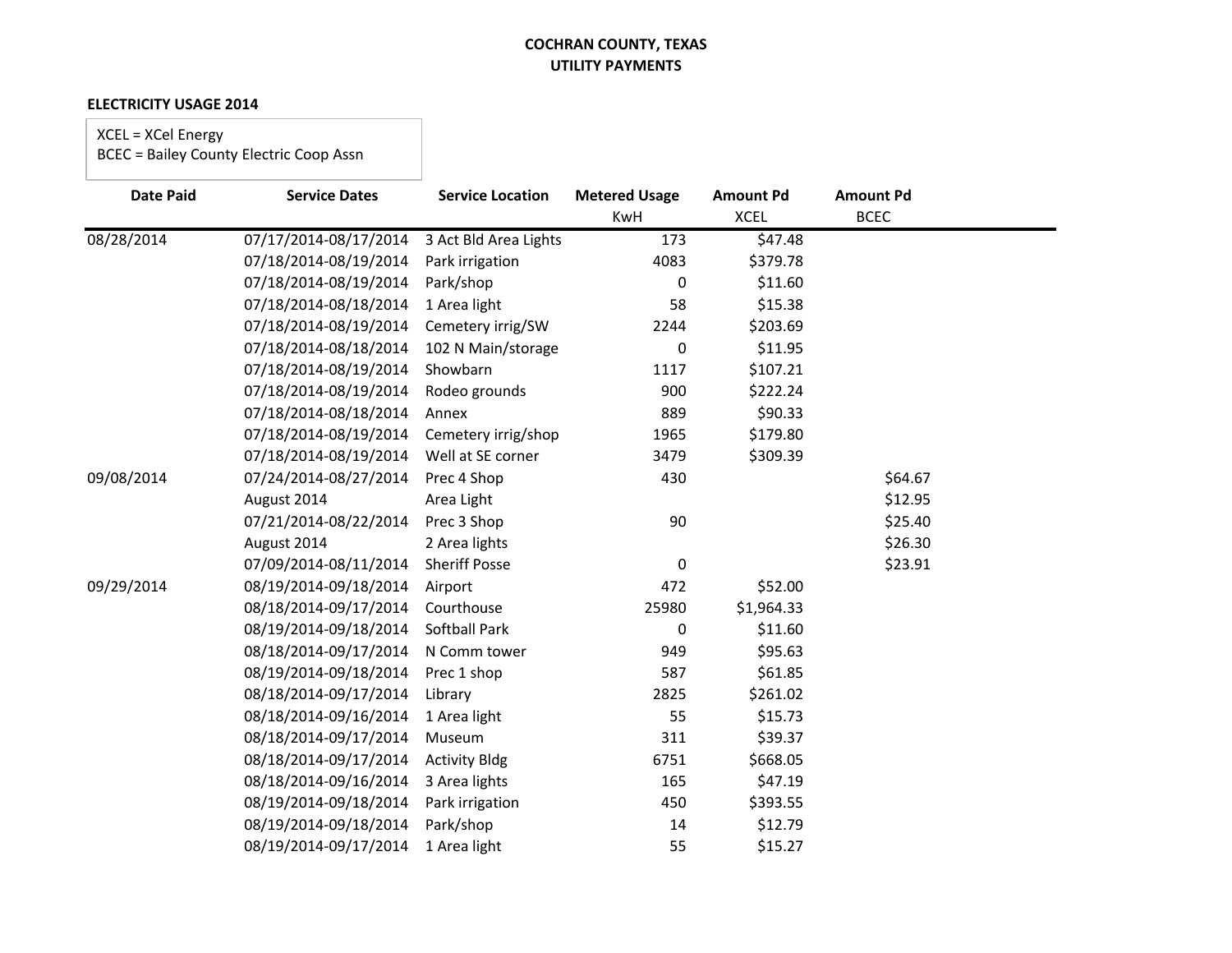#### **ELECTRICITY USAGE 2014**

# XCEL = XCel Energy

| <b>Date Paid</b> | <b>Service Dates</b>  | <b>Service Location</b> | <b>Metered Usage</b><br><b>KwH</b> | <b>Amount Pd</b><br><b>XCEL</b> | <b>Amount Pd</b><br><b>BCEC</b> |  |
|------------------|-----------------------|-------------------------|------------------------------------|---------------------------------|---------------------------------|--|
|                  |                       |                         |                                    |                                 |                                 |  |
| 09/29/2014       | 08/19/2014-09/18/2014 | Cemetery irrig/SW       | 1278                               | \$121.00                        |                                 |  |
|                  | 08/19/2014-09/18/2014 | Showbarn                | 190                                | \$27.87                         |                                 |  |
|                  | 08/19/2014-09/18/2014 | Rodeo grounds           | 300                                | \$95.38                         |                                 |  |
|                  | 08/18/2014-09/17/2014 | Annex                   | 866                                | \$88.30                         |                                 |  |
|                  | 08/19/2014-09/18/2014 | Cemetery irrig/shop     | 883                                | \$87.18                         |                                 |  |
|                  | 08/19/2014-09/18/2014 | Well at SE corner       | 1999                               | \$182.71                        |                                 |  |
| 10/13/14         | 08/22/2014-09/24/2014 | Prec 3 Shop             | 74                                 |                                 | \$23.55                         |  |
|                  | 08/27/2014-09/23/2014 | Prec 4 Shop             | 320                                |                                 | \$51.96                         |  |
|                  | 08/11/2014-09/12/2014 | <b>Sheriff Posse</b>    | 0                                  |                                 | \$23.91                         |  |
| 10/30/2014       | 09/11/2014-10/10/2014 | Prec 2 Shop             | 11                                 | \$13.29                         |                                 |  |
|                  | 09/11/2014-10/09/2014 | Area Light              | 65                                 | \$16.48                         |                                 |  |
|                  | 09/18/2014-10/17/2014 | Airport                 | 459                                | \$50.05                         |                                 |  |
|                  | 09/17/2014-10/16/2014 | Courthouse              | 370                                | \$1,920.95                      |                                 |  |
|                  | 09/18/2014-10/17/2014 | Softball Park           | 0                                  | \$12.23                         |                                 |  |
|                  | 09/17/2014-10/16/2014 | N Comm tower            | 788                                | \$79.59                         |                                 |  |
|                  | 09/18/2014-10/17/2014 | Prec 1 shop             | 332                                | \$39.59                         |                                 |  |
|                  | 09/17/2014-10/16/2014 | Library                 | 1446                               | \$135.55                        |                                 |  |
|                  | 09/17/2014-10/15/2014 | 1 Area light            | 53                                 | \$15.61                         |                                 |  |
|                  | 09/17/2014-10/16/2014 | Museum                  | 31                                 | \$15.20                         |                                 |  |
|                  | 09/17/2014-10/16/2014 | <b>Activity Bldg</b>    | 4091                               | \$490.22                        |                                 |  |
|                  | 09/17/2014-10/15/2014 | 3 Area lights           | 160                                | \$46.86                         |                                 |  |
|                  | 09/18/2014-10/17/2014 | Park irrigation         | 946                                | \$158.96                        |                                 |  |
|                  | 09/18/2014-10/17/2014 | Park/shop               | 5                                  | \$12.65                         |                                 |  |
|                  | 09/18/2014-10/16/2014 | 1 Area light            | 53                                 | \$15.16                         |                                 |  |
|                  | 09/18/2014-10/17/2014 | Cemetery irrig/SW       | 0                                  | \$12.23                         |                                 |  |
|                  | 09/18/2014-10/17/2014 | Showbarn                | 325                                | \$39.01                         |                                 |  |
|                  | 09/18/2014-10/17/2014 | Rodeo grounds           | 0                                  | \$25.88                         |                                 |  |
|                  | 09/17/2014-10/16/2014 | Annex                   | 250                                | \$33.83                         |                                 |  |
|                  | 09/16/2014-10/17/2014 | Cemetery irrig/shop     | 65                                 | \$17.58                         |                                 |  |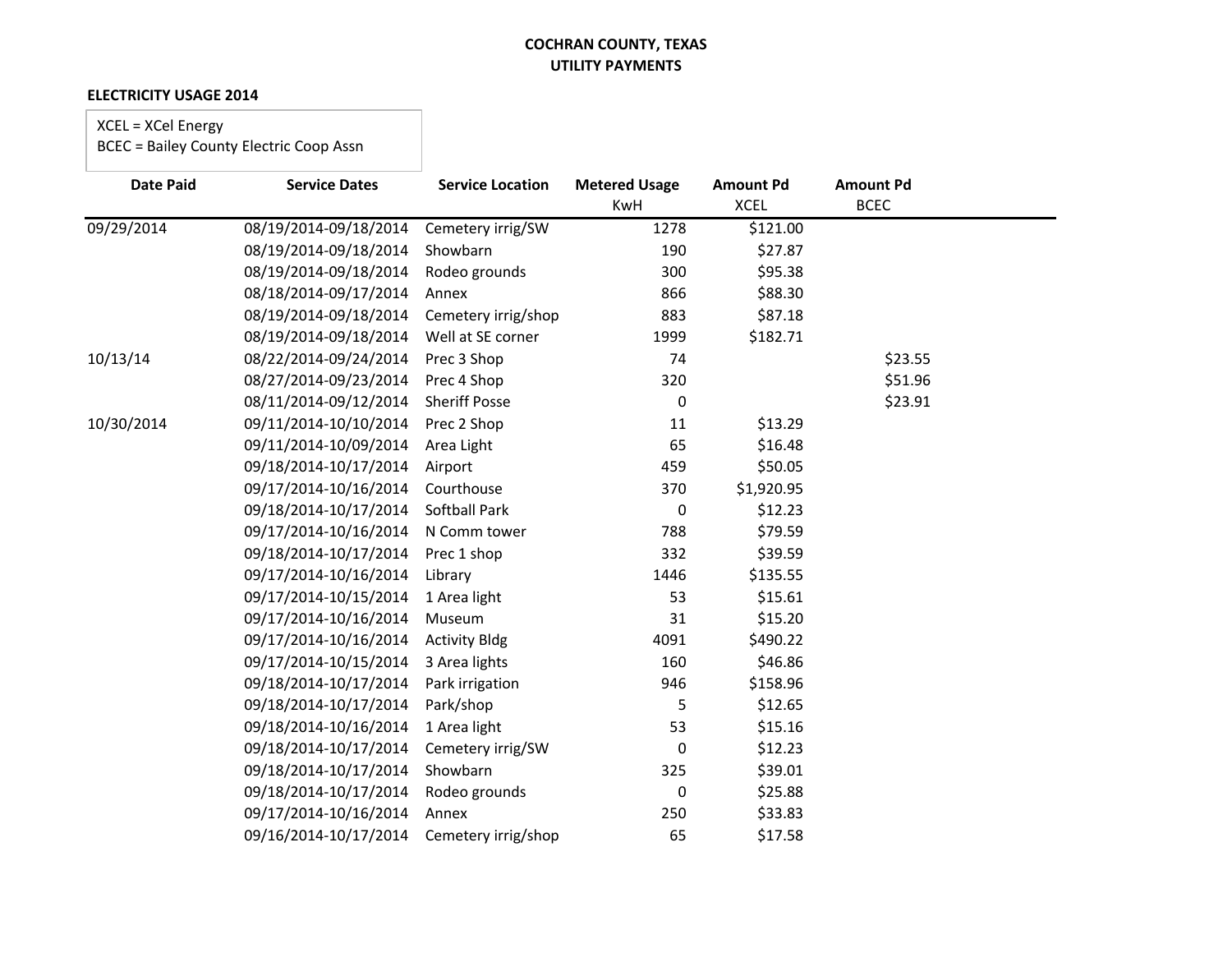#### **ELECTRICITY USAGE 2014**

# XCEL = XCel Energy

| <b>Date Paid</b> | <b>Service Dates</b>  | <b>Service Location</b> | <b>Metered Usage</b><br>KwH | <b>Amount Pd</b><br><b>XCEL</b> | <b>Amount Pd</b><br><b>BCEC</b> |  |
|------------------|-----------------------|-------------------------|-----------------------------|---------------------------------|---------------------------------|--|
| 10/30/2014       | 09/18/2014-10/17/2014 | Well at SE corner       | 0                           | \$12.23                         |                                 |  |
| 11/10/2014       | 09/24/2014-10/20/2014 | Prec 3 Shop             | 137                         |                                 | \$29.45                         |  |
|                  | October 2014          | 2 Area lights           |                             |                                 | \$26.30                         |  |
|                  | 09/23/2014-10/23/2014 | Prec 4 Shop             | 280                         |                                 | \$44.54                         |  |
|                  | October 2014          | Area light              |                             |                                 | \$12.95                         |  |
|                  |                       | <b>Sheriff Posse</b>    |                             |                                 |                                 |  |
|                  | 09/12/2014-10/10/2014 |                         | 0                           |                                 | \$23.91                         |  |
| 11/25/2014       | 10/10/2014-11/10/2014 | Prec 2 Shop             | 6                           | \$13.52                         |                                 |  |
|                  | 10/10/2014-11/09/2014 | Area light              | 69                          | \$16.45                         |                                 |  |
| 12/08/2014       | 10/10/2014-11/10/2014 | <b>Sheriff Posse</b>    | 0                           |                                 | \$23.91                         |  |
|                  | 10/20/2014-11/17/2014 | Prec 3 Shop             | 95                          |                                 | \$25.26                         |  |
|                  | November 2014         | 2 Area lights           |                             |                                 | \$26.57                         |  |
|                  | 10/23/2014-11/19/2014 | Prec 4 Shop             | 350                         |                                 | \$52.81                         |  |
|                  | November 2014         | Area light              |                             |                                 | \$13.11                         |  |
|                  | 10/17/2014-11/17/2014 | Airport                 | 1005                        | \$90.18                         |                                 |  |
|                  | 10/16/2014-11/14/2014 | Courthouse              | 21960                       | \$1,527.75                      |                                 |  |
|                  | 10/17/2014-11/17/2014 | <b>Softball Park</b>    | 0                           | \$12.67                         |                                 |  |
|                  | 10/16/2014-11/14/2014 | N Comm tower            | 751                         | \$72.99                         |                                 |  |
|                  | 10/17/2014-11/17/2014 | Prec 1 shop             | 864                         | \$79.30                         |                                 |  |
|                  | 10/16/2014-11/14/2014 | Library                 | 1092                        | \$100.21                        |                                 |  |
|                  | 10/16/2014-11/13/2014 | 1 Area light            | 53                          | \$15.47                         |                                 |  |
|                  | 10/16/2014-11/14/2014 | Museum                  | 27                          | \$15.20                         |                                 |  |
|                  | 10/16/2014-11/14/2014 | <b>Activity Bldg</b>    | 3840                        | \$484.83                        |                                 |  |
|                  | 10/16/2014-11/13/2014 | 3 Area lights           | 160                         | \$46.43                         |                                 |  |
|                  | 10/17/2014-11/17/2014 | Park irrigation         | 1011                        | \$78.32                         |                                 |  |
|                  | 10/17/2014-11/17/2014 | Park/shop               | 77                          | \$18.60                         |                                 |  |
|                  | 10/17/2014-11/16/2014 | 1 Area light            | 57                          | \$15.13                         |                                 |  |
|                  | 10/17/2014-11/17/2014 | Cemetery irrig/SW       | 671                         | \$64.42                         |                                 |  |
|                  | 10/17/2014-11/17/2014 | Showbarn                | 153                         | \$24.47                         |                                 |  |
|                  | 10/17/2014-11/17/2014 | Rodeo grounds           | 180                         | \$33.77                         |                                 |  |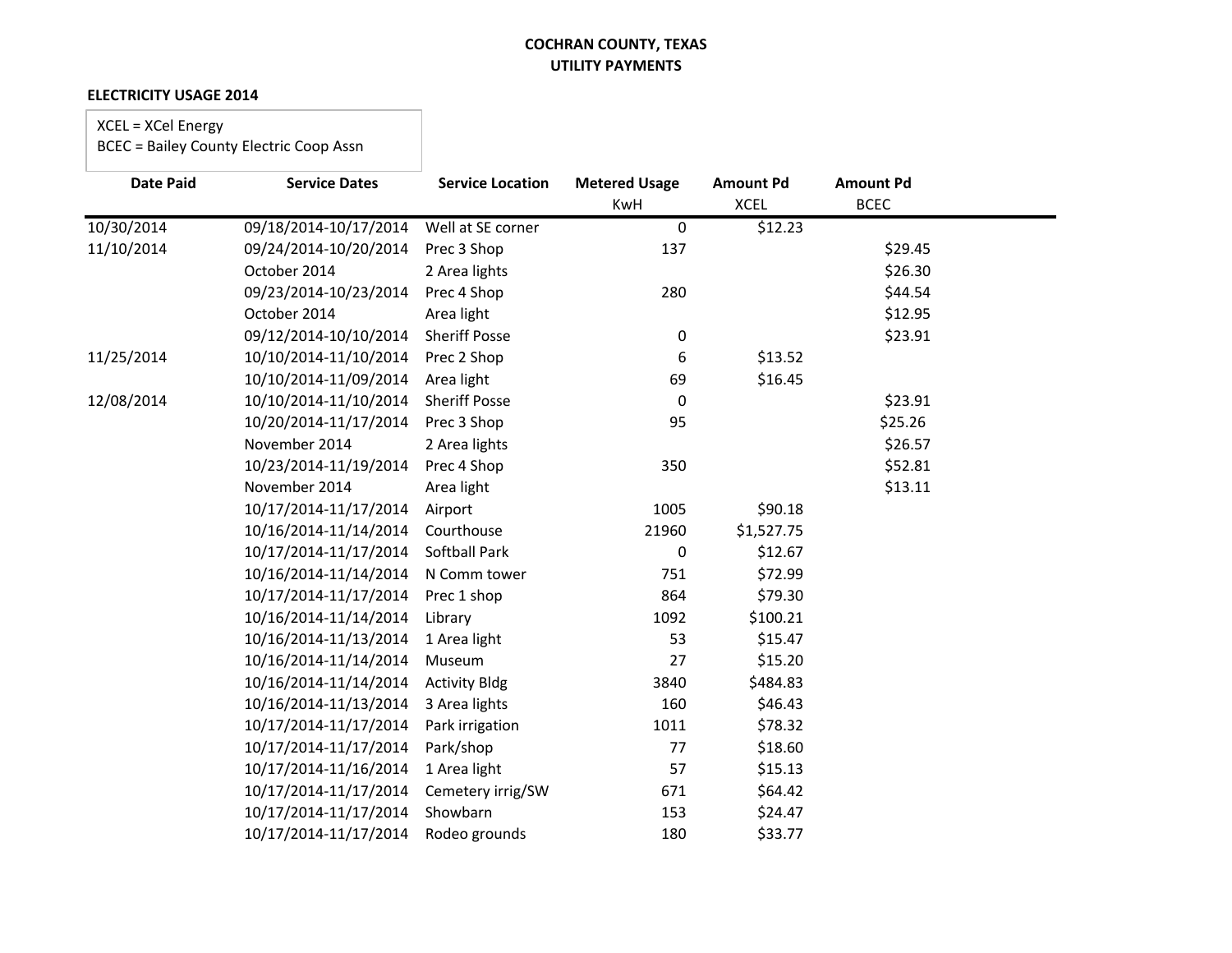#### **ELECTRICITY USAGE 2014**

# XCEL = XCel Energy

| <b>Date Paid</b> | <b>Service Dates</b>  | <b>Service Location</b> | <b>Metered Usage</b> | <b>Amount Pd</b> | <b>Amount Pd</b><br><b>BCEC</b> |  |
|------------------|-----------------------|-------------------------|----------------------|------------------|---------------------------------|--|
|                  |                       |                         | <b>KwH</b>           | <b>XCEL</b>      |                                 |  |
| 12/08/2014       | 10/16/2014-11/14/2014 | Annex                   | 264                  | \$34.12          |                                 |  |
|                  | 10/17/2014-11/17/2014 | Cemetery irrig/shop     | 69                   | \$17.99          |                                 |  |
|                  | 10/17/2014-11/17/2014 | Well at SE corner       | 1050                 | \$93.65          |                                 |  |
| 12/30/2014       | 11/10/2014-12/11/2014 | Prec 2 Shop             | 239                  | \$31.90          |                                 |  |
|                  | 11/10/2014-12/10/2014 | Area light              | 70                   | \$16.38          |                                 |  |
|                  | 11/17/2014-12/18/2014 | Airport                 | 135                  | \$23.18          |                                 |  |
|                  | 11/14/2014-12/17/2014 | Courthouse              | 24240                | \$1,707.49       |                                 |  |
|                  | 11/17/2014-12/18/2014 | Softball Park           | 0                    | \$12.67          |                                 |  |
|                  | 11/14/2014-12/17/2014 | N Comm tower            | 804                  | \$77.21          |                                 |  |
|                  | 11/17/2014-12/18/2014 | Prec 1 shop             | 640                  | \$62.48          |                                 |  |
|                  | 11/14/2014-12/17/2014 | Library                 | 1266                 | \$114.07         |                                 |  |
|                  | 11/14/2014-12/16/2014 | 1 Area light            | 61                   | \$15.72          |                                 |  |
|                  | 11/14/2014-12/17/2014 | Museum                  | 803                  | \$77.13          |                                 |  |
|                  | 11/14/2014-12/17/2014 | <b>Activity Bldg</b>    | 4708                 | \$469.06         |                                 |  |
|                  | 11/14/2014-12/16/2014 | 3 Area lights           | 182                  | \$47.10          |                                 |  |
|                  | 11/17/2014-12/18/2014 | Park irrigation         | 534                  | \$121.70         |                                 |  |
|                  | 11/17/2014-12/18/2014 | Park/shop               | 535                  | \$54.31          |                                 |  |
|                  | 11/17/2014-12/17/2014 | 1 Area light            | 57                   | 15.14            |                                 |  |
|                  | 10/17/2014-12/17/2014 | Cemetery irrig/SW       | 0                    | (39.08)          |                                 |  |
|                  | 11/17/2014-12/18/2014 | Showbarn                | 317                  | 37.35            |                                 |  |
|                  | 10/17/2014-11/17/2014 | Rodeo grounds           | 0                    | (7.01)           |                                 |  |
|                  | 11/17/2014-12/18/2014 | Rodeo grounds           | 0                    | 26.76            |                                 |  |
|                  | 11/14/2014-12/17/2014 | Annex                   | 280                  | 35.38            |                                 |  |
|                  | 11/17/2014-12/17/2014 | Cemetery irrig/shop     | 29                   | 14.92            |                                 |  |
|                  | 10/17/2014-12/18/2014 | Well at SE corner       | 0                    | (68.31)          |                                 |  |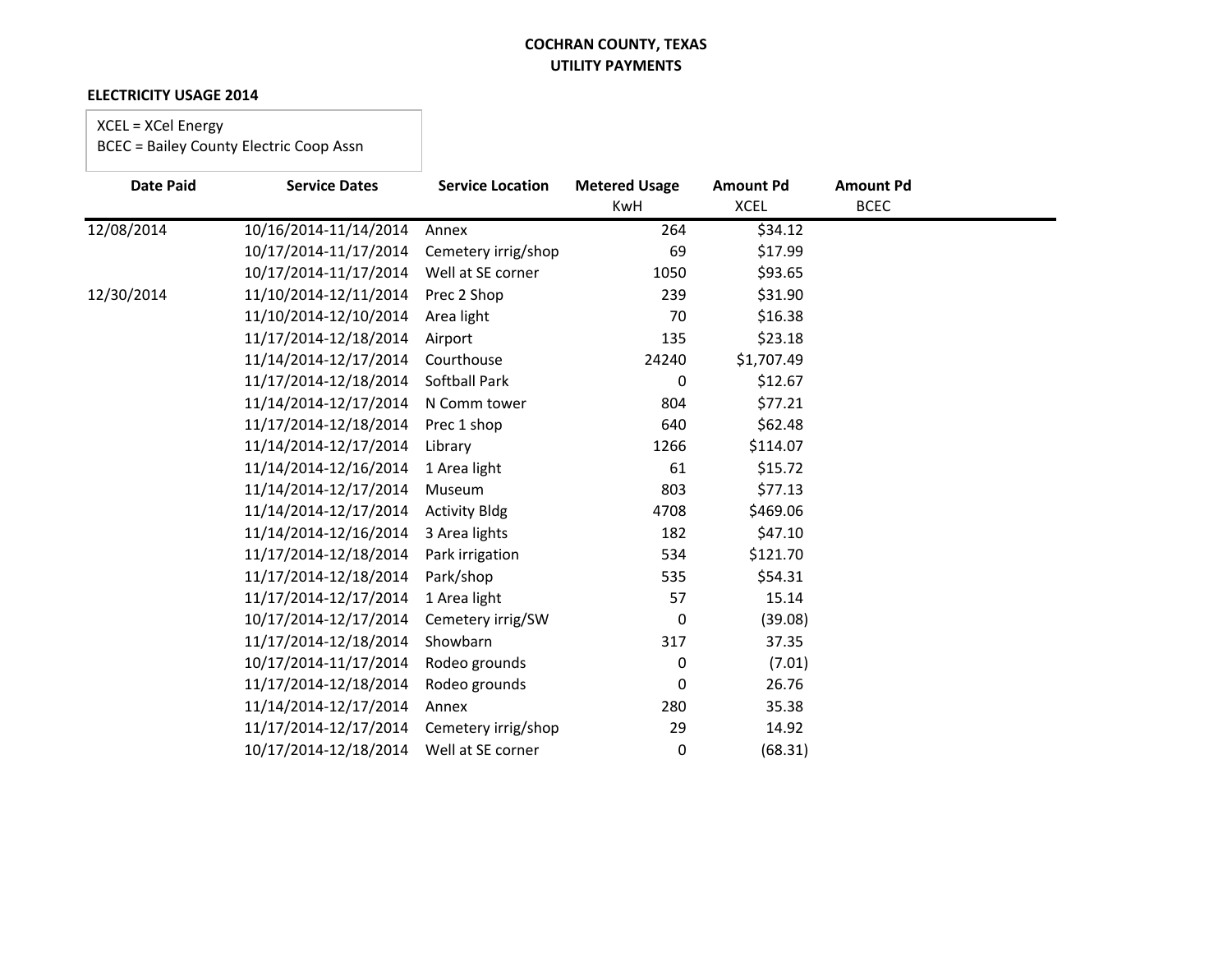City of Mrtn = City of Morton WTG = West Texas Gas, Inc. City of Wht = City of Whiteface

| <b>Date Paid</b>        | <b>Service Dates</b>  | <b>Service Location</b> | <b>Metered Usage</b> | <b>Amount Pd</b> | <b>Amount Pd</b> | <b>Amount Pd</b> |
|-------------------------|-----------------------|-------------------------|----------------------|------------------|------------------|------------------|
|                         |                       |                         | <b>MCF</b>           | City of Mrtn     | <b>WTG</b>       | City of Wht      |
| $\overline{01/13/2014}$ | 11/15/2013-12/15/2013 | Library                 | 30                   | \$231.40         |                  |                  |
|                         | 11/15/2013-12/15/2013 | Museum                  | 18                   | \$139.80         |                  |                  |
|                         | 11/15/2013-12/15/2013 | <b>Activity Bldg</b>    | 131                  | \$963.70         |                  |                  |
|                         | 11/15/2013-12/15/2013 | Courthouse              | 85                   | \$650.90         |                  |                  |
|                         | 11/15/2013-12/15/2013 | Prec 1 Shop             | 64                   | \$492.90         |                  |                  |
|                         | 11/15/2013-12/17/2013 | Prec 2 Shop             | 0                    |                  |                  | \$16.25          |
| 01/30/2014              | 12/03/2013-01/10/2014 | Prec 3 Shop             | 52                   |                  | \$395.96         |                  |
|                         | 12/09/2013-01/13/2014 | Park/Shop               | 0                    |                  | \$10.00          |                  |
|                         | 12/09/2013-01/13/2014 | Park/Showbarn           | 1.5                  |                  | \$21.13          |                  |
| 02/10/2014              | 12/16/2013-01/15/2014 | Library                 | 31                   | \$261.09         |                  |                  |
|                         | 12/16/2013-01/15/2014 | Museum                  | 19                   | \$160.27         |                  |                  |
|                         | 12/16/2013-01/15/2014 | <b>Activity Bldg</b>    | 99                   | \$819.82         |                  |                  |
|                         | 12/16/2013-01/15/2014 | Courthouse              | 93                   | \$774.46         |                  |                  |
|                         | 12/16/2013-01/15/2014 | Prec 1 Shop             | 88                   | \$736.66         |                  |                  |
|                         | 12/17/2013-01/15/2014 | Prec 2 Shop             | 2.1                  |                  |                  | \$17.00          |
| 02/27/2014              | 01/13/2014-02/05/2014 | Park/Shop               | 0                    |                  | \$10.00          |                  |
|                         | 01/13/2014-02/05/2014 | Park/Showbarn           | 51.5                 |                  | \$434.69         |                  |
| 03/10/2014              | 01/15/2014-02/19/2014 | Library                 | 34                   | \$303.92         |                  |                  |
|                         | 01/15/2014-02/19/2014 | Museum                  | 21                   | \$187.44         |                  |                  |
|                         | 01/15/2014-02/19/2014 | <b>Activity Bldg</b>    | 209                  | \$1,763.47       |                  |                  |
|                         | 01/15/2014-02/19/2014 | Courthouse              | 142                  | \$1,220.10       |                  |                  |
|                         | 01/15/2014-02/19/2014 | Prec 1 Shop             | 99                   | \$871.37         |                  |                  |
|                         | 01/15/2014-02/13/2014 | Prec 2 Shop             | 5                    |                  |                  | \$16.25          |
| 04/14/2014              | 02/13/2014-03/14/2014 | Library                 | 17                   | \$156.25         |                  |                  |
|                         | 02/13/2014-03/14/2014 | Museum                  | 9                    | \$83.05          |                  |                  |
|                         | 02/13/2014-03/14/2014 | <b>Activity Bldg</b>    | 104                  | \$943.30         |                  |                  |
|                         | 02/13/2014-03/14/2014 | Courthouse              | 97                   | \$884.50         |                  |                  |
|                         | 02/13/2014-03/14/2014 | Prec 1 Shop             | 52                   | \$479.90         |                  |                  |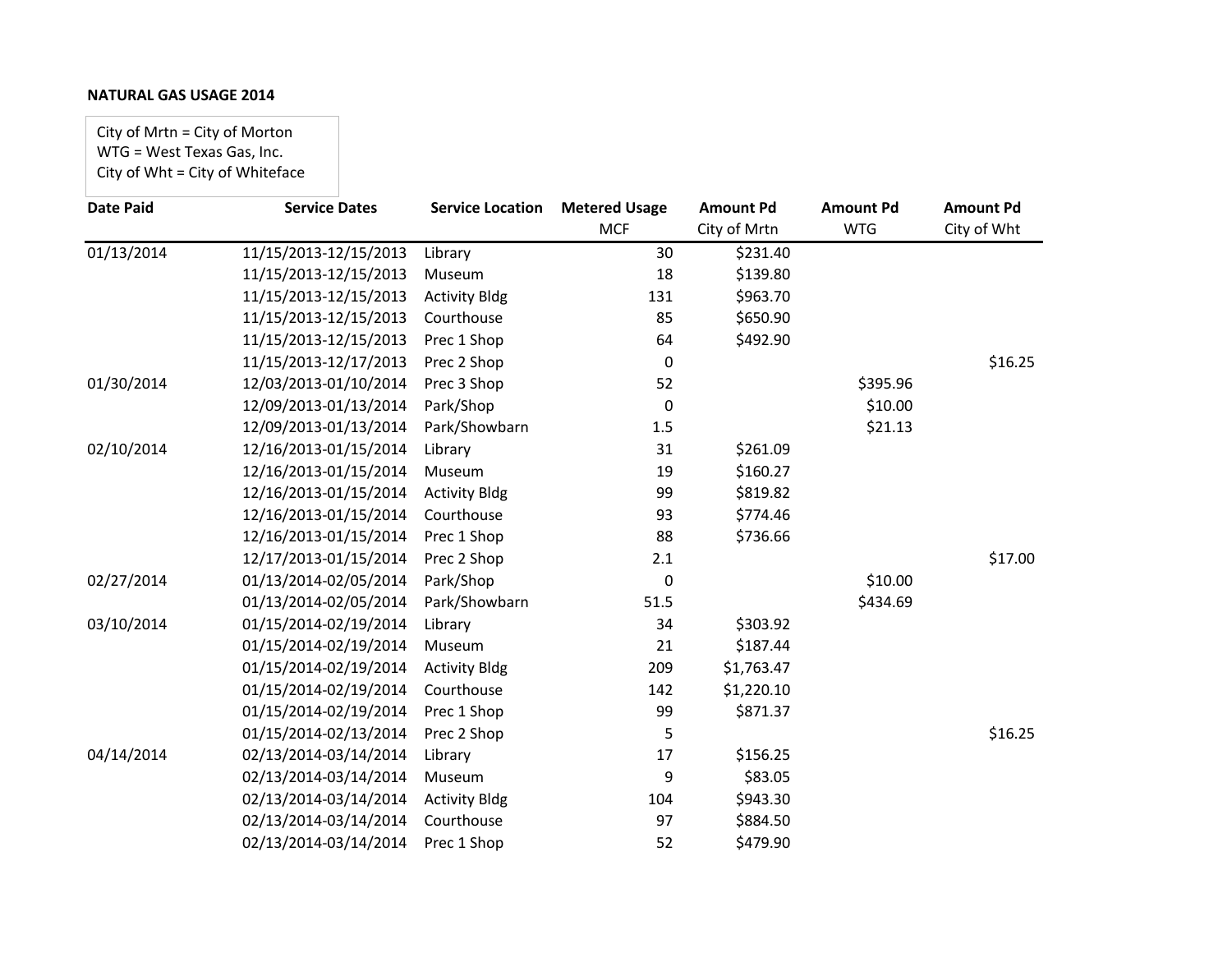City of Mrtn = City of Morton WTG = West Texas Gas, Inc City of Wht = City of Whiteface

| <b>Date Paid</b> | <b>Service Dates</b>  | <b>Service Location</b> | <b>Metered Usage</b> | <b>Amount Pd</b> | <b>Amount Pd</b> | <b>Amount Pd</b> |
|------------------|-----------------------|-------------------------|----------------------|------------------|------------------|------------------|
|                  |                       |                         | <b>MCF</b>           | City of Mrtn     | <b>WTG</b>       | City of Wht      |
| 04/14/2014       | 02/13/2014-03/14/2014 | Prec 2 Shop             | 4.7                  |                  |                  | \$38.96          |
| 04/29/2014       | 03/11/2014-04/02/2014 | Park/Shop               | 0                    |                  | \$10.00          |                  |
|                  | 03/10/2014-04/02/2014 | Prec 3 Shop             | 0                    |                  | \$13.70          |                  |
| 05/12/2014       | 03/17/2014-04/16/2014 | Library                 | 11                   | \$93.43          |                  |                  |
|                  | 03/17/2014-04/16/2014 | Museum                  | 6                    | \$52.08          |                  |                  |
|                  | 03/17/2014-04/16/2014 | <b>Activity Bldg</b>    | 66                   | \$554.48         |                  |                  |
|                  | 03/17/2014-04/16/2014 | Courthouse              | 52                   | \$435.90         |                  |                  |
|                  | 03/17/2014-04/16/2014 | Prec 1 Shop             | 28                   | \$234.82         |                  |                  |
|                  | 03/14/2014-04/16/2014 | Prec 2 Shop             | 0                    |                  |                  | \$16.25          |
| 05/29/2014       | 04/02/2014-05/12/2014 | Park/Shop               | 0                    |                  | \$11.00          |                  |
|                  | 04/02/2014-05/13/2014 | Prec 3 Shop             | 0.3                  |                  | \$16.67          |                  |
|                  | 04/16/2014-05/16/2014 | Prec 2 Shop             | 0                    |                  |                  | \$16.25          |
| 06/09/2014       | 04/16/2014-05/15/2014 | Library                 | 3                    | \$27.49          |                  |                  |
|                  | 04/16/2014-05/15/2014 | Museum                  | 2                    | \$19.00          |                  |                  |
|                  | 04/16/2014-05/15/2014 | <b>Activity Bldg</b>    | 8                    | \$69.94          |                  |                  |
|                  | 04/16/2014-05/15/2014 | Courthouse              | 34                   | \$292.08         |                  |                  |
|                  | 04/16/2014-05/15/2014 | Annex                   | 0                    | \$0.00           |                  |                  |
|                  | 04/16/2014-05/15/2014 | Prec 1 Shop             | 15                   | \$129.37         |                  |                  |
| 06/27/2014       | 05/13/14-06/11/14     | Prec 3 Shop             | 0                    |                  | \$13.70          |                  |
|                  | 05/12/2014-06/11/2014 | Park/Shop               | 0                    |                  | \$10.00          |                  |
| 07/14/2014       | 05/15/2014-06/16/2014 | Prec 2 Shop             | 0                    |                  |                  | \$16.25          |
|                  | 05/15/2014-06/16/2014 | Library                 | 0                    | \$19.00          |                  |                  |
|                  | 05/15/2014-06/16/2014 | Museum                  | 1                    | \$19.00          |                  |                  |
|                  | 05/15/2014-06/16/2014 | <b>Activity Bldg</b>    | 5                    | \$43.75          |                  |                  |
|                  | 05/15/2014-06/16/2014 | Courthouse              | 8                    | \$68.50          |                  |                  |
|                  | 05/15/2014-06/16/2014 | Annex                   | 0                    | \$0.00           |                  |                  |
|                  | 05/15/2014-06/16/2014 | Prec 1 Shop             | 1                    | \$19.00          |                  |                  |
| 07/30/2014       | 06/11/2014-07/03/2014 | Prec 3 Shop             | 0                    |                  | \$13.70          |                  |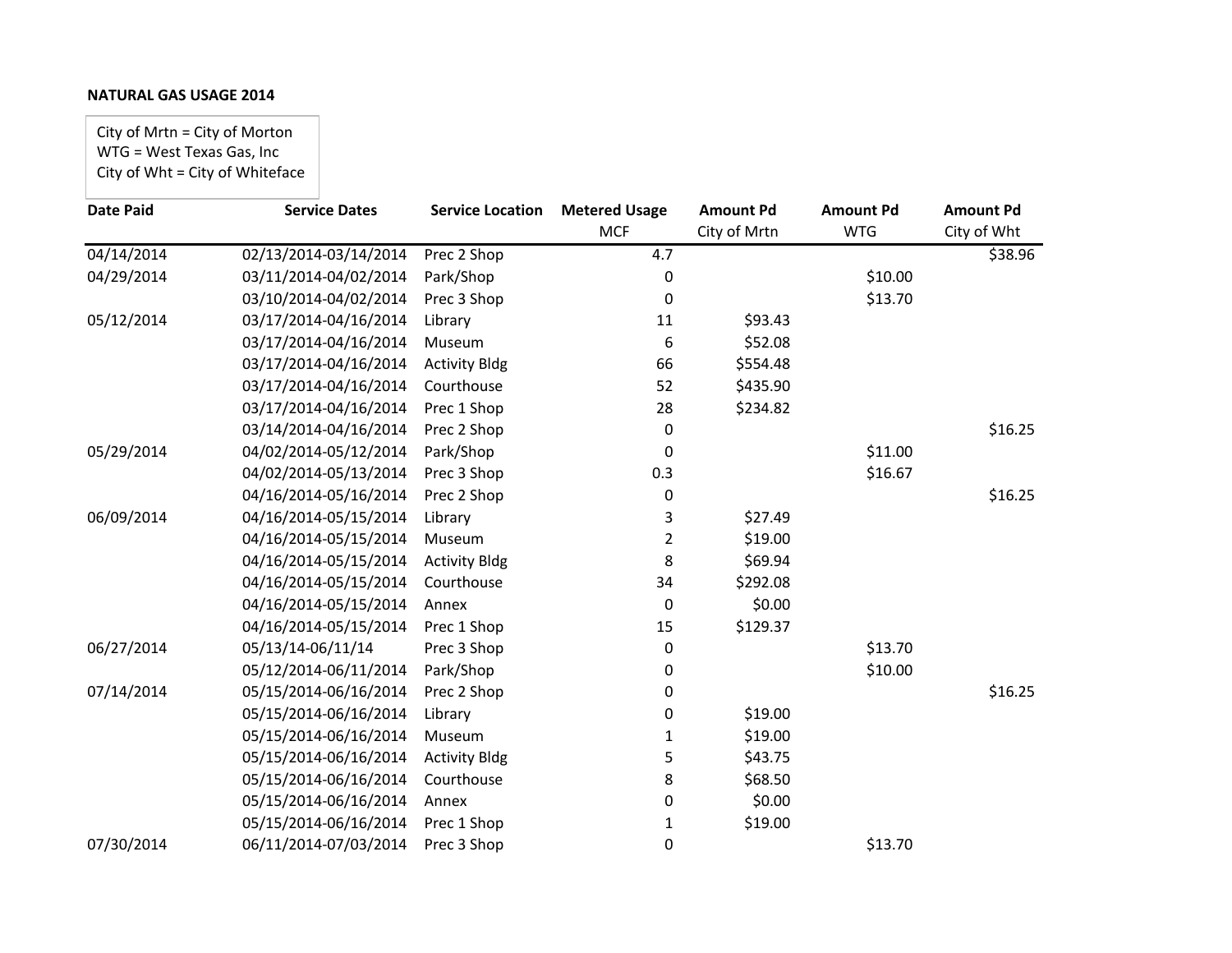City of Mrtn = City of Morton WTG = West Texas Gas Inc City of Wht = City of Whiteface

| <b>Date Paid</b> | <b>Service Dates</b>  | <b>Service Location</b> | <b>Metered Usage</b> | <b>Amount Pd</b> | <b>Amount Pd</b> | <b>Amount Pd</b> |
|------------------|-----------------------|-------------------------|----------------------|------------------|------------------|------------------|
|                  |                       |                         | <b>MCF</b>           | City of Mrtn     | <b>WTG</b>       | City of Wht      |
| 07/30/2014       | 06/11/2014-07/01/2014 | Park Shop               | 0                    |                  | \$10.00          |                  |
| 08/11/2014       | 06/16/2014-07/15/2014 | Prec 2 Shop             | 0                    |                  |                  | \$16.25          |
|                  | 06/16/2014-07/15/2014 | Library                 | 0                    | \$19.00          |                  |                  |
|                  | 06/16/2014-07/15/2014 | Museum                  | 1                    | \$19.00          |                  |                  |
|                  | 06/16/2014-07/15/2014 | <b>Activity Bldg</b>    | 4                    | \$35.80          |                  |                  |
|                  | 06/16/2014-07/15/2014 | Courthouse              | 3                    | \$27.40          |                  |                  |
|                  | 06/16/2014-07/15/2014 | Prec 1 Shop             | 1                    | \$19.00          |                  |                  |
| 08/28/2014       | 07/15/2014-08/12/2014 | Prec 2 Shop             | 0                    |                  |                  | \$16.25          |
|                  | 07/01/2014-08/04/2014 | Park/Shop               | 0                    |                  | \$10.00          |                  |
|                  | 07/03/2014-08/05/2014 | Prec 3 Shop             | 1                    |                  | \$19.59          |                  |
| 09/08/2014       | 07/15/2014-08/14/2014 | Library                 | 0                    | \$19.00          |                  |                  |
|                  | 07/15/2014-08/14/2014 | Museum                  | 1                    | \$19.00          |                  |                  |
|                  | 07/15/2014-08/14/2014 | <b>Activity Bldg</b>    | 4                    | \$34.38          |                  |                  |
|                  | 07/15/2014-08/14/2014 | Courthouse              | 4                    | \$34.38          |                  |                  |
|                  | 07/15/2014-08/14/2014 | Annex                   | 0                    | \$0.00           |                  |                  |
|                  | 07/15/2014-08/14/2014 | Prec 1 Shop             | 1                    | \$19.00          |                  |                  |
| 09/29/2014       | 08/04/2014-09/13/2014 | Park/Shop               | 0                    |                  | \$10.00          |                  |
|                  | 08/05/2014-09/08/2014 | Prec 3 Shop             | 0                    |                  | \$13.70          |                  |
| 10/13/2014       | 08/12/2014-09/15/2014 | Prec 2 Shop             | 0                    |                  |                  | \$16.25          |
|                  | 08/14/2014-09/15/2014 | Library                 | $\overline{2}$       | \$19.00          |                  |                  |
|                  | 08/14/2014-09/15/2014 | Museum                  | 0                    | \$19.00          |                  |                  |
|                  | 08/14/2014-09/15/2014 | <b>Activity Bldg</b>    | 4                    | \$34.70          |                  |                  |
|                  | 08/14/2014-09/15/2014 | Courthouse              | 8                    | \$66.10          |                  |                  |
|                  | 08/14/2014-09/15/2014 | Annex                   | 0                    | \$0.00           |                  |                  |
|                  | 08/14/2014-09/15/2014 | Prec 1 Shop             | 2                    | \$19.00          |                  |                  |
| 10/30/2014       | 09/15/2014-10/16/2014 | Prec 2 Shop             | 0                    |                  |                  | \$16.25          |
|                  | 09/08/2014-10/13/2014 | Prec 3 Shop             | 0                    |                  | \$13.70          |                  |
|                  | 09/03/2014-10/13/2014 | Park/Shop               | 0                    |                  | \$10.00          |                  |